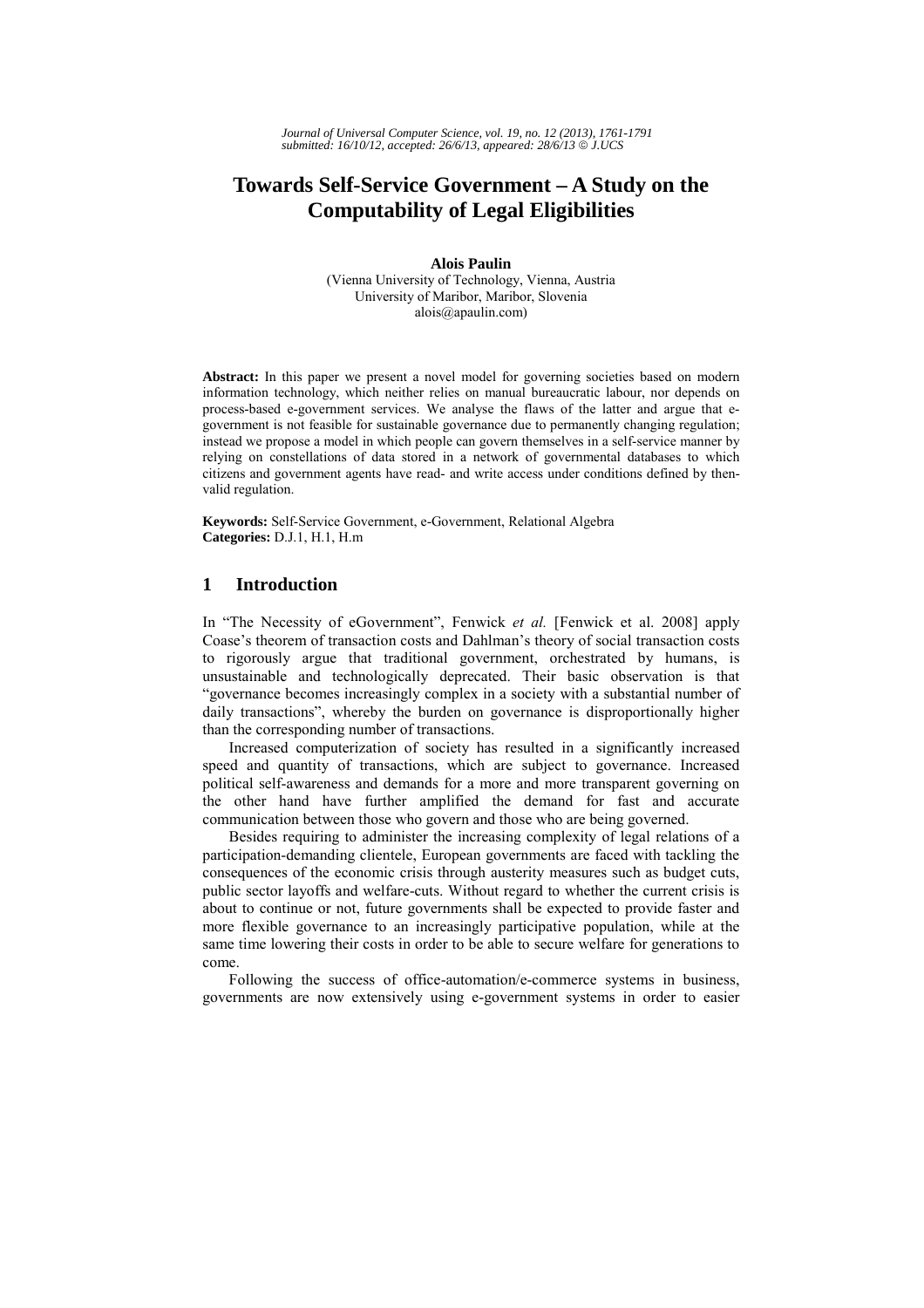manage their workload. Unlike however automation in industry and business, where the introduction of novel technology led to novel forms of organization, government organizations keep relying on traditional bureaucratic networks for operation, whereby e-government systems often assume only supportive roles to human bureaucrats.

Needless to say, compared to machines (of any kind, including mechanical machines, ICT systems, etc.), human workers are inferior in efficiency, are subject to natural needs such as sleeping and resting, and bear the potential for corruption.

In this article we shall explore the possibilities to sustainably remove the imperfect and potentially corrupt human factor from governance by means of information technology. Our claim is that it is possible to establish a distributed information system, which would allow subjects to manage most of their legal relations themselves – in a "self-service" manner, being constrained only by the technical rules of such information system, which' behaviour would be nondiscriminative and equal to every request. We claim that such a system would liberate governments from the need to themselves actively collect and analyse data required for governance, resulting in a significant reduction of transaction costs.

We shall use the design-science research methodology [Hevner et al., 2004] to search for (and describe) a model for an information system that would allow selfservice government according to hereinabove-defined hypothesis. Rather than relying on empiric research, design-science focuses on the *design* of novel artefacts that are created to solve heretofore-unsolved problems. The validity of research is thus grounded in both the relevance of the problem and the feasibility of the offered solution.

In this article we describe the general architecture and specific characteristics of self-service government (ss-Gov), further we describe its stakeholders and their roles. The outline of the article is as follows: in the introduction we define the theoretical framework for our research and emphasize the unsustainability of e-government as the main competitor to our model. In chapter 2 and its subchapters we describe the concept and vision behind ss-Gov as a novel model for governance based on constellations of legal relations; thus, in chapter 2.1 we describe the idea behind ss-Gov based on a realistic scenario, and in chapter 2.2 we describe the conceptual architecture of the ss-Gov model and its stakeholders, while drawing analogies between governance of real-world societies compared to virtual communities in online games. Finally, in chapter 3 we will try to evaluate the feasibility of ss-Gov against two common real-world scenarios.

### **1.1 Theoretical Framework**

Human society is a dynamic system of subjects, which is controlled by a certain authority and organized according to specific rules. The society as a system behaves chaotically (in terms of the scientific definition, as used by e.g. Lorenz [Lorenz 1963]), and it is impossible to predict its state in the future despite available knowledge on its state in the past. Nonetheless, certain laws of nature exist in accordance to which this system behaves, which are subject to research of social- and legal sciences.

Thus, political philosophy teaches us that the beginning of a society is the *social contract* – an implicit agreement amongst the members of a community, which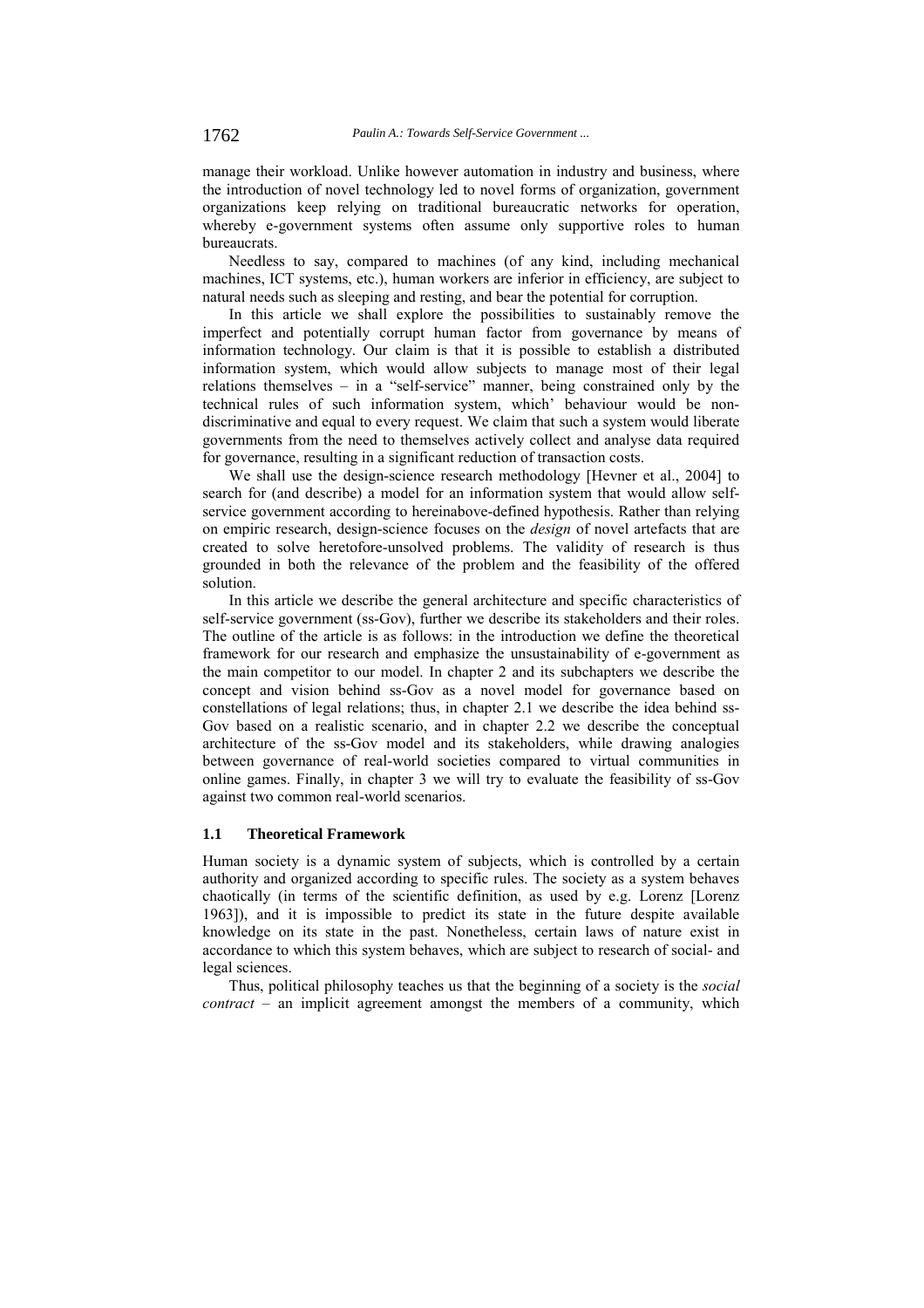regulates how the society will be governed. Social contract theory [Hobbes 1651] [Locke 1689][Rousseau 1762] – which is yet today one of the most influential modern theories [Friend 2004], teaches us that the society is a system that consists of (i) *subjects*, which are governed by (ii) the *sovereign*, as well as (iii) *rights*, which the sovereign – as the origin of all rights, grants to its subjects [Rousseau 1762, bk.1, ch.9].

Also modern legal theory uses this knowledge from social contract theory [Jellinek 1905, 32][Boyle 1993] to model the relations among the members of a society. In jurisprudence, every subject (natural person, company, club, state, etc.) has legal subjectivity, which means that it can have (legal) rights and be subject to duties [Cerar 1996, n.4]. Legal subjectivity is granted by the sovereign to people or associations [Jellinek 1905, 77] in form of a *legal status* – an attribute that allows subjects to get rights [Jellinek 1905, 78–79][Bauböck 2010]. *Rights* (as well as all legal relations) in mainstream legal theory – as defined by Hohfeld, are relations between exactly two subjects [Hohfeld 1923][Lazarev 2005][H.E. Smith 2011] whereby one direction of such relation defines the entitlement (to claim protection by the sovereign [Jellinek 1905, 77]) while the other defines the corresponding duty [see Vodinelić 1976 in: Cerar 1996, 10].

In modern developed countries, the sovereign is the democratic state, which acts through its institutions [see Kersten 2000, 253–61]. The sovereign is the source and protector of all legal relations as well as the origin of citizenship and other legal statuses. The management of those and the protection of their integrity is therefore the topmost priority of the sovereign – it is an essential task of governing.

Based on these premises we may abstract society to being a network of subjects, which are bound to each other through Hohfeldian legal relations, the so-called "bundles of sticks" – or "bundles of rights" [Smith 2004, esp. n.30][Johnson 2007], whereby the crucial task of governance is the protection of the integrity of this *network of legal relations*.

## **1.2 Government Corruption and the Human Factor**

The network of legal relations, as defined above, is traditionally governed by state officials of varying ranks, constituting the system of *public administration*. Humanbased public administration was until recently the only plausible way to manage complex reasoning needed for governing human relations – simply because no other way existed to intelligently capture, communicate, store and interpret information required for governance.

## **1.2.1 Corruption**

An important factor in human-based administration however is corruption, which influences the accessibility, timeliness, quality and cost of government. Government corruption is a well-studied topic, which is subjectively perceived as an either positive or negative factor, depending on the point of view.

 Colombatto [Colombatto 2003] for instance aims to explain the positive side of corruption from the perspective of a functioning society. He argues that government corruption is part of the unwritten laws that govern societies and a factor for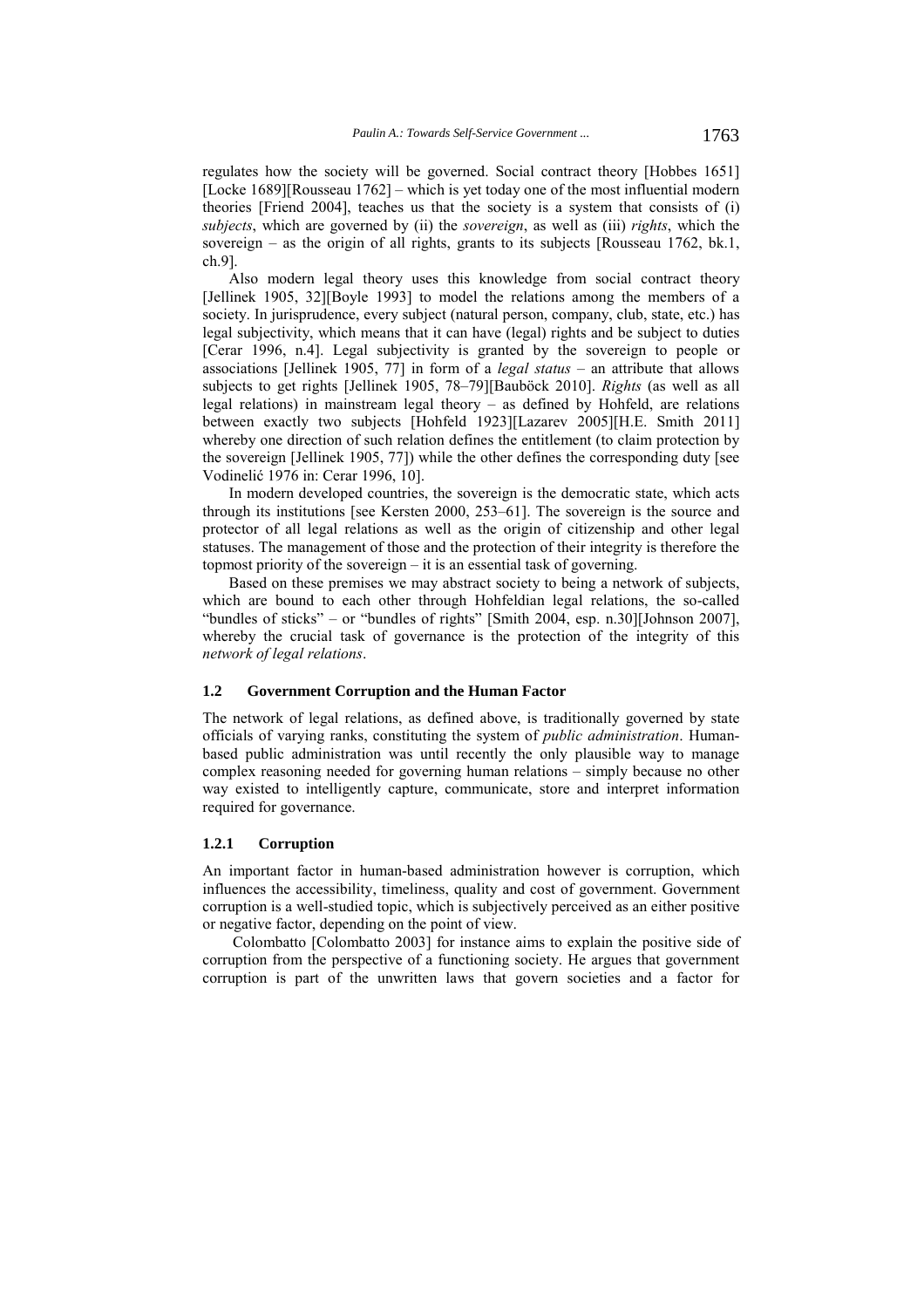balancing interests and keeping social peace, whereby as such it is tolerated in any modern form of government.

Thus, in developed, industrialized countries, wide-spread corruption takes place at the level of policy-making, as well as through political parties. At the level of policy-making producers "induce policy-makers to become dependent on illegal income flows. As a result, their behaviour becomes more predictable and the transaction costs connected with normal business practice are ultimately reduced." [Colombatto 2003] Further corruption occurs at the level of political parties, who provide crucial manpower for running the society. Thus, Colombatto notes, "in many Western European developed countries bribes have therefore become a tolerated – if not outright accepted – instrument to finance a party-controlled institutional framework"

While in developed countries corruption takes place in spheres far away from the ordinary person (as long as not involved in party politics) and is indirectly financed through taxation, totalitarian and transitional regimes deploy *street-level* corruption to satisfy the requirements of the administration. In such conditions, civil servants are "offered a minimum, but secure income, and also the possibility to make extra money or – more generally – enjoying extra benefits through corruption, conditional upon the benevolence of the ruling class." [Colombatto 2003]

This form of street-level corruption can be, as Shleifer & Vishny [Shleifer and Vishny 1993] note, quite clear and fair: "In the old-time Communist regimes, and in regions dominated by a single mafia [,] it is always clear who needs to be bribed and by how much. The bribe is then divided between all the relevant government bureaucrats, who agree not to demand further bribes from the buyer of the package of government goods, such as permits. […] Any deviation from the agreed-upon pattern of corruption would be penalized [and] once a bribe was paid, the buyer got full property rights over the set of government goods that he bought."

*Monopolistic* corruption is bound to a central authority (such as party or mafia), which guarantees stability and fairness. Once such authority is taken out of power, the system collapses and a multitude of independent bribe-takers at various levels of government emerge, who fail to provide the quality and stability of monopolistic corruption. This, Shleifer & Vishny note, has happened for example in post-Communist Russia, in many African countries, or India.

Government corruption is essentially an underground market for property rights, which is possible as governments have the monopoly of "assigning, reassigning, modifying, or attenuating property rights" [Benson and Baden 1985]. (What is termed in this source *property rights* may be understood as a synonym to *legal relations*, which we used before. For sake of comprehensibility, we shall continue using the more neutral term 'legal relations'.) Corrupt officials enable the trade of modifications of legal relations, as they have been endowed with appropriate discretionary power to create, modify and destroy legal relations. Needless to emphasize, discretionary power is greater the more unclear government regulations are.

In both developed and developing countries, corruption is thus an important enabler of stability and balance between various interests, an efficient mechanism to impose informal policies upon outsiders of the system and a way to curb competition within the system itself. Aside from this aspect however, corruption remains a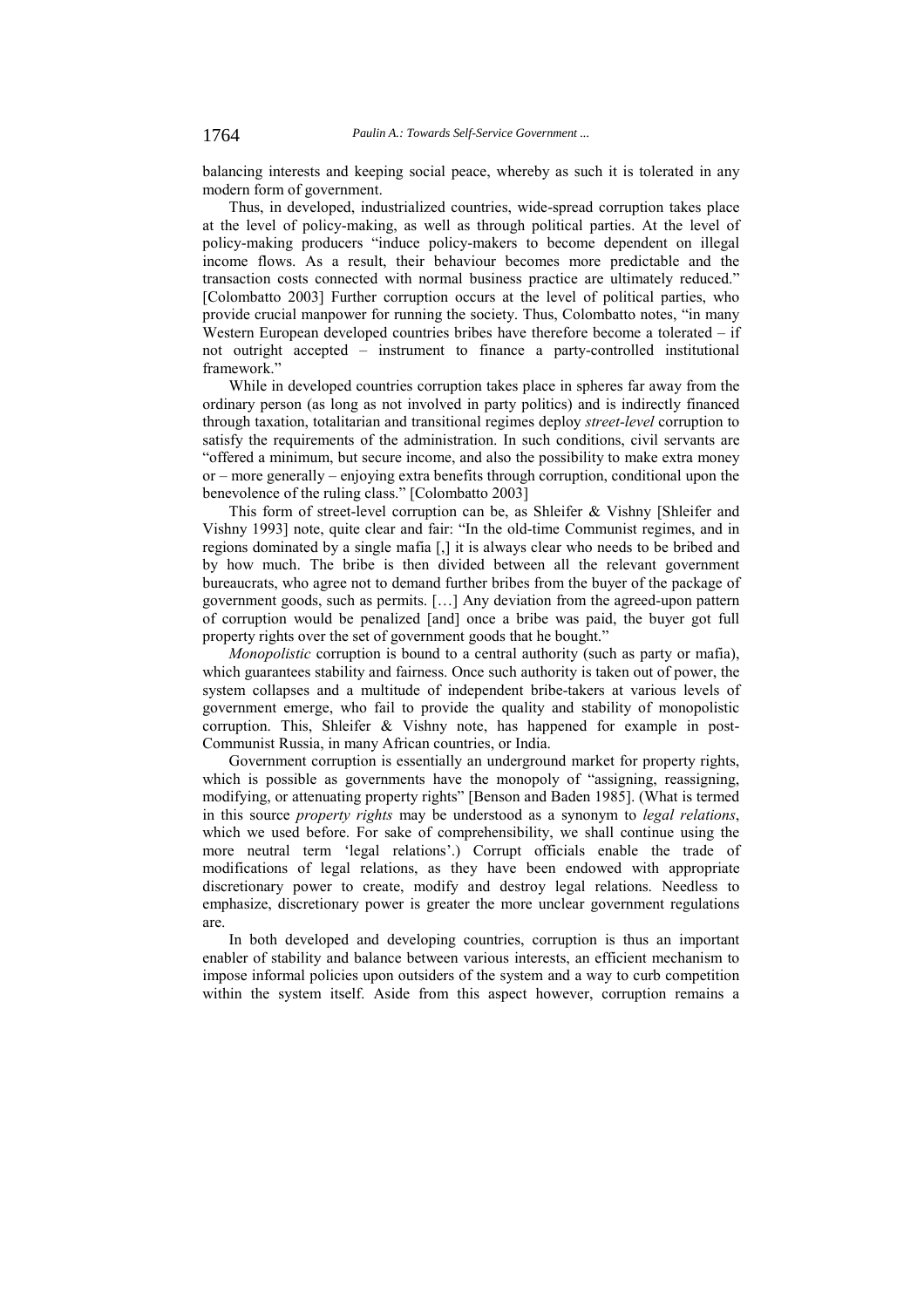significant burden for those governed subjects who are only passively involved with the government apparatus, or worse, are outsiders of such systems.

To create rents for stakeholders profiting from the system, governments, according to Parkinson's laws [Parkinson 1955][Bryan and Locke 1967][Breton and Wintrobe 1979], need to create work and revenue, which they do by imposing new regulations [Shleifer and Vishny 1993, 616] and new forms of taxation. The system of public administration and its dependent stakeholders thus increases in size, resulting in a complex ecosystem that lives from public capital, foremost taxes; Walter [Walter 2011, 9], himself once a public official, describes the modern German public administration as an inbred system in which "everyone works as much as they like to and as good as they can".

Within the government ecosystems, due to a lack of clear hierarchy, informal networks take control, which Banfield [Banfield 1975] terms "machines". These machines are communities, which exist based on a system of exchanges of favours (such as jobs, opportunities to make money by legal or other means, perks, etc.) amongst officials or external interest groups. Such hierarchies, which "arise from extra-legal, if not illegal, arrangements, are *ad hoc*, and must be continually renewed by 'deals' in order to prevent them from collapsing." [Banfield 1975]

At the beginning of this chapter we noted that corruption might function as a stabilizer for relations within a society and as means for establishing loyalty to a government or leader. We may even say that corruption is a requirement for symbiosis between various interest groups in societies. This symbiosis however relies on sufficient revenue provided by governed subjects in form of taxes (including bribes) and from the perspective of such social peace, Walter [Walter 2011, 66] asks rhetorically: "How much more incompetence, thirst for power and excessive costs are we prepared to pay as a price for democracy?"<sup>1</sup>

An increasingly demanding government system is, as history teaches [Adams 1993][Köchli 2006], an everlasting issue in any civilization. Limits of bearable growth (of government requirements, manifested through taxation) however are easily reached and, as Adams [Adams 1993] argues, have caused the dusk of many once strong civilizations, including Ancient Egypt, Greece, Rome, the Aztec Empire, and the European Empires.

As Adams implies, the sustainability and success of civilizations lies in the capability of their government systems to sustain a symbiotic relationship with their subjects with focus on efficiently providing stability, justice and economic freedom.

## **1.2.2 Responsiveness**

l

Apart from institutionalized corruption, a far more banal set of human characteristics play an important role in the quality of government provided: forgetfulness, fallibility, prejudice, incompetence, slowness, etc.

Each human in the public administration through whose hands a case that requires a decisions traverses, is a potential source of errors and a sure source of time loss in the case dealt with. As Parkinson [Parkinson 1955] argues and Walter [Walter 2011]

<sup>&</sup>lt;sup>1</sup> »Heute stellt sich vielmehr die Frage, wie viel ,Unfähigkeit, Herrschsucht und übermäßige Kosten' (cit. Ellwein 1994: *Einführung in die Regierungs- und Verwaltungslehre*) wir gewillt sind, als Preis für die Demokratie zu bezhalen.«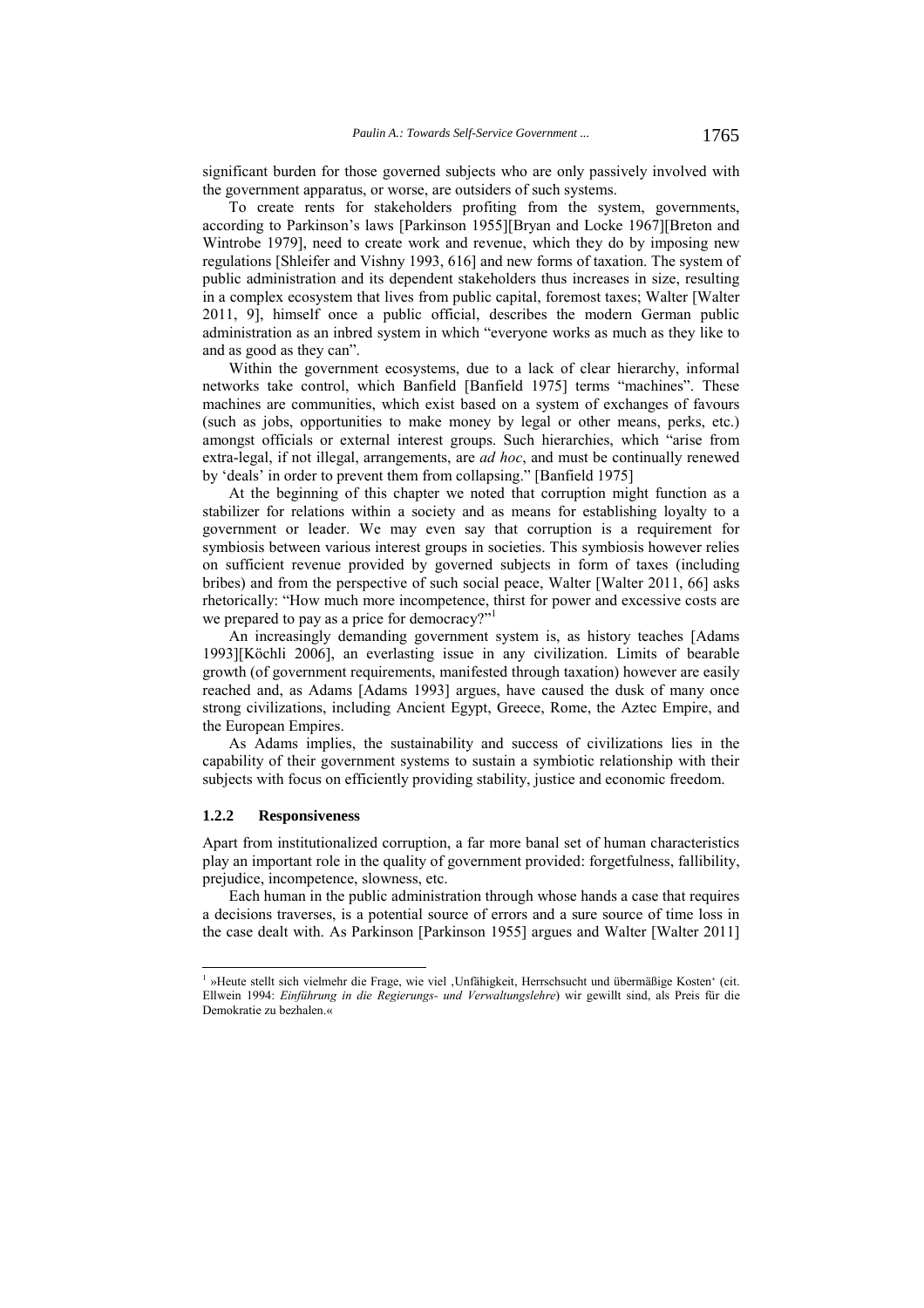confirms, many of the hands involved throughout the decision-making process exist solely for the reason that a loyal person has a job, rather than to improve government efficiency.

We shall shortly outline two cases that illustrate how requests traverse modern government systems before the decision is made. We argue that in both cases the requests could have been technically solved without any interaction of bureaucrats:

## *Case I: Request for Public Data*

In a survey conducted in 2010 [Paulin 2010a], we sent emails to several hundred Slovenian public legal entities (including ministries, municipalities, local administrative units, universities, etc.) requesting them to send us information about the names, the amount of the total remuneration received and the full work report for each of their employees in the year 2009. We were not interested in the answers though – what interested us was the way how the requests will be dealt with (if at all).

We found that the majority of requests were handled in a procedure involving typically the following six distinct steps: first (1), the request was received and filed; next (2) deliberation took place how to deal with the request (where to get the data, is it at all legal to provide such data?), whereupon Slovenia´s information commissioner recommended to all requesters, that the request must be granted; then (3) the Ministry of Finance, which, as we learned, holds the data regarding remuneration, prepared reports which it sent to the organizations; having received the data, the organizations (4) transformed the data to be visually more pleasing, then (5) authorized the data by putting on a stamp, and finally (6) dispatched the report as a scan or by post. A few of the addressed organizations engaged in a legal dispute whether or not they are supposed to release such information, which however only delayed their reply.

We conclude that as the requested information was readily available as computerized information at the Ministry of Finance, it could have been technically doable that the data would be *pulled* by the requester without any action by the bureaucracy. Instead however, an estimated three thousand hours paid out of taxes were consumed to deliver the requested information.

#### *Case II: Residence Permit*

In autumn 2012 we were observing an administrative proceeding in Austria in which the applicant, citizen of a non-EU state, requested a residence and work permit required for an employment as academic researcher in Vienna. Austria encourages immigration of highly-qualified people and hence law mandates that valid requests shall be granted "immediately, or at latest within eight weeks" (i.e. 56 days) from the date of application.

The application has to be filed at an Austrian embassy, which instantly rejects incomplete applications. Complete applications are received (in the case of Vienna) by the municipal council, which has to request without hesitation from the national employment service AMS a confirmation that the applicant may be accepted to enter the job market. Provided latter being positive, the municipality council grants the request and issues the residence permit. The applicant then has to apply for a dedicated visa to pick up the residence permit in Vienna.

In the proceeding which we observed, the applicant was aided by a legal representative, who monitored the proceeding and undertook significant effort to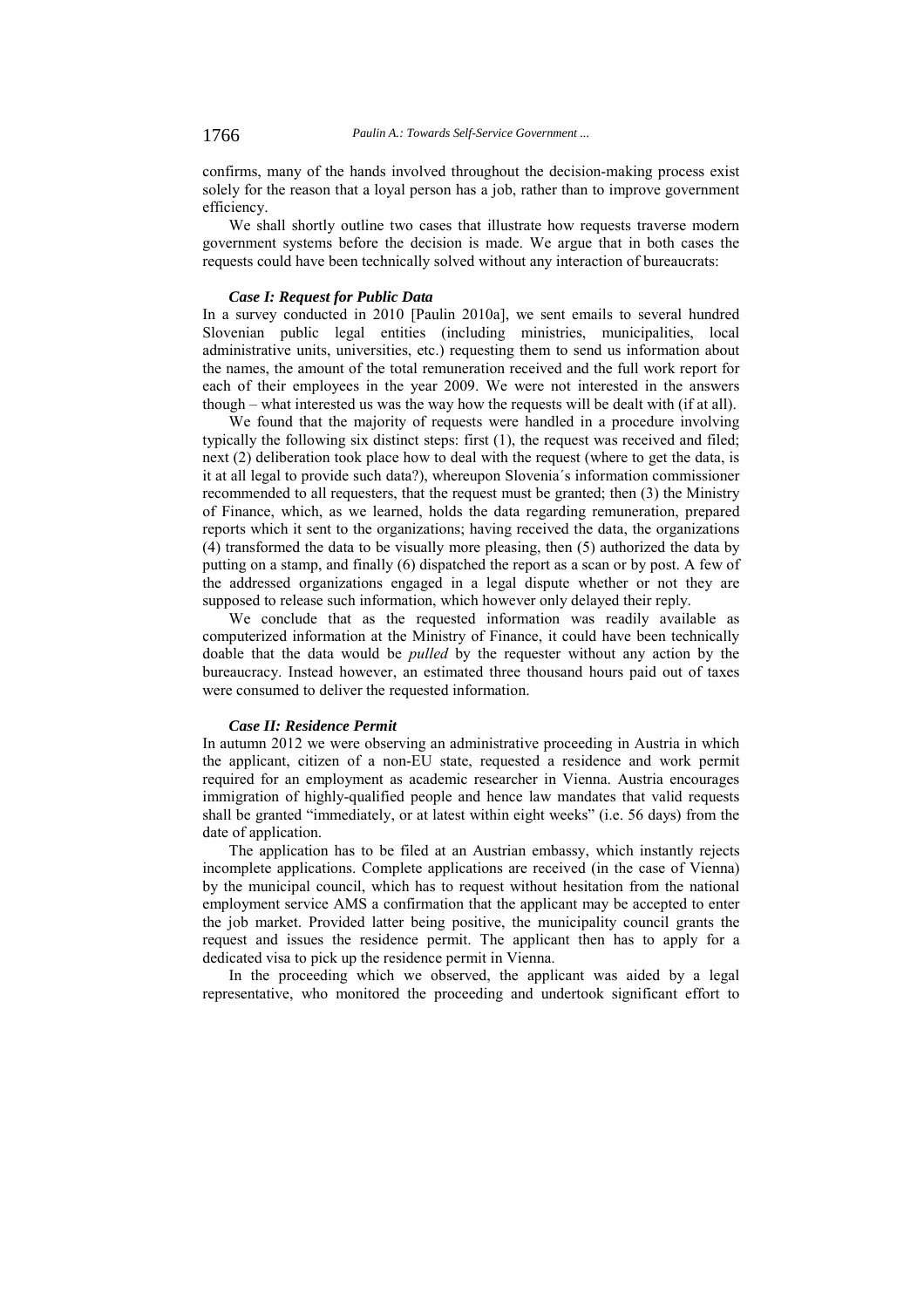speed up the process, which included frequent telephone calls to all responsible officials, e-mail petitions urging to speed up, personal visits, and complaints to superiors.

Once filed at the embassy, the application was sent with the regular messenger and arrived at the foreign ministry on the  $12<sup>th</sup>$  day. From there it was picked-up by the municipality on the  $13<sup>th</sup>$  and reached the responsible department on the  $16<sup>th</sup>$  day. Only on the  $21<sup>st</sup>$  day, after the applicant intervened at the legal department, the application was assigned to an official and received a reference number. Twenty days later, on day 41, the file was assigned to a new official, as previously it was assigned to one not competent for handling such cases. The new official immediately requested allegedly missing documents, which however, as it turned out in the next days, have been already supplied. After this, the file was sent to the AMS, however on the 47<sup>th</sup> day the file has not yet arrived there. On the  $58<sup>th</sup>$  day the municipal council received the confirmation from the AMS and ten days later, on day 68, the request was granted. It took more 18 days for the applicant to receive the required dedicated visa (despite a valid visa for the Schengen Area) and to pick up the residence permit on the  $86^{th}$  day.

In this case only at two points decisions had to be made by officials: first, at the filing of the request, where the embassy could *immediately* reject the request if unjustified, and second, at the AMS, whose task is to examine the case and who could decide that the applicant does not fulfil the conditions for entering the Austrian job market. It took the AMS less than one working week gross to decide. The rest of the time – i.e. at least 80 days, were spent with transportation or the file being idle.

We shall return to this case in chapter 3.2, to analyse how this scenario would be handled by the model we propose in this article.

## **1.3 Unsustainability of E-Government: Legal Certainty and Corruption**

Fenwick *et al.* [Fenwick et al. 2008] see as the solution to the above-described problems the use of e-government (e-Gov). E-Gov denotes the use of ICT systems for delivering a wide range of services to citizens [Marche and McNiven 2003, 75][Al-Sebie and Irani 2003]. Such services can be applications to search for employment [see Celino et al. 2010], public information catalogues [see Veljković et al. 2011], municipal Twitter-feeds [see Mambrey and Dörr 2011], government registries [see Lenarčič 2009], legal information systems [see Lesjak and Jagodnik 2009], or even governmental surveillance tools like e.g. the German Bundestrojaner<sup>2</sup> [see Berlit and Wegewitz 2008], or the US-American Prism [Greenwald and MacAskil 2013].

E-Gov systems can be used as tools for government agencies to optimize information gathering and communication, or as fully-automated systems that manage certain bureaucratic processes without requiring officials to make decisions. Bovens & Zouridis [Bovens and Zouridis 2002] call the former *screen-level bureaucracy* and the latter *system-level bureaucracy*. In general, e-government authors agree that system-level bureaucracy is the ultimate and most desirable stage (the 'transactional' stage) of e-Gov evolution [see Irani, Al-Sebie, and Elliman 2006], as it fully eliminates the human factor.

 2 lit.: federal Trojan horse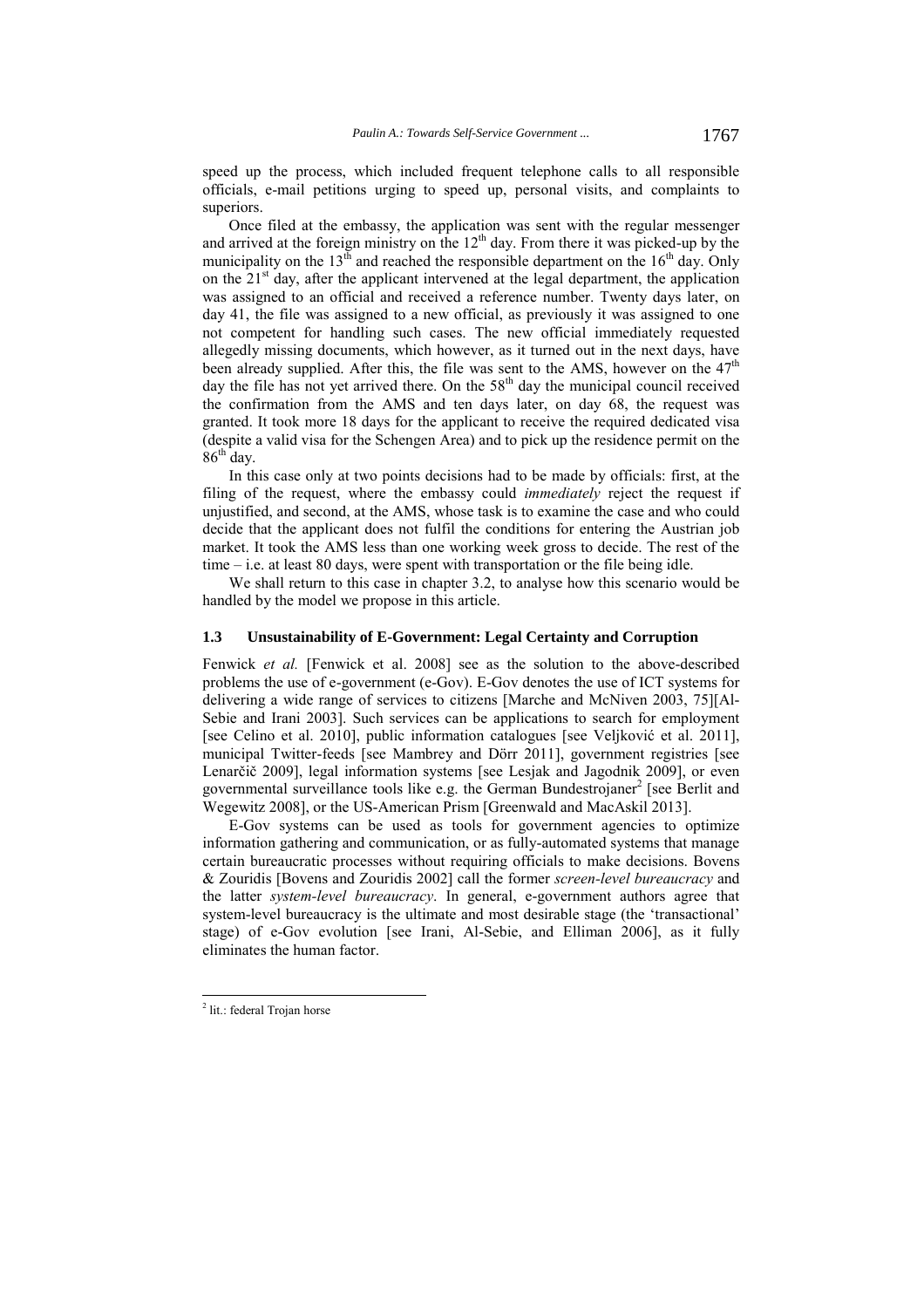From the user perspective, research shows that e-Gov is not well accepted. Cordella [Cordella 2007][Cordella and Iannacci 2010] reports that 70-85% of all e-Gov projects were failures and considers e-Gov in general to bear new potential for discrimination. Similar issues pester electronic identity e-Gov initiatives, with as low as 0.1% acceptance rates [Rissanen 2010][Kubicek 2011]. Besides the issue with user-uptake, System-level, i.e. fully transactional e-Gov systems bear hazards bound to the circumstance that they are modelled after law:

## *Hazard I: Expiration Date*

At the design-time of an e-Gov system, only valid law can be taken into consideration (needless to say, it is impossible to predict which regulations will be in force in the future) and hence, changes in law will require a change of such system. Thus, Bezeljak [Bezeljak 2009] describes the development of an e-justice system for handling insolvency proceedings according to the then-valid regulation; Horvat [Horvat 2011] describes the design of a population registry in Montenegro, which integrated various administrative proceedings as individual workflows according to the then-valid law.

Renovations of deprecated systems that were required due to changes in law are for example reported by Naraks & Golob [Naraks and Golob 2009], Kolar [Kolar 2009] and Kos & Zorman [Kos and Zorman 2009]. Kolar reports further of problems with a "continually changing legislation" during the process of development, while Naraks & Golob's system required repair due to "the quantity of changes in law" – implying that redesign was delayed until the system became unbearable.

#### *Hazard II: Monopolization, Corruption and Exclusion*

Several instances of e-Gov systems are open to integration with other systems, often with the intent to be designed by many independent parties. This is the case e.g. in the European electronic identity framework or the Slovenian system for electronic registered mail delivery. In both cases, law provisions the required functionality that instances of such systems must provide, whereby it allows that independent parties opt-in by providing their competing solutions to the end-user.

We found [Paulin 2012][Paulin and Welzer 2012, 214–5] that in both cases the law provides a large sphere of discretion for designing technical infrastructure such as interfaces and algorithms deployed. This fostered the emergence of clans, who due to an advantage in knowledge and amicable connections to law-makers, established control over which technical requirements became de-facto conventions used by government agencies.

While such clans can be considered as benevolently-corrupt entities that fill areas which the law-maker failed or is not able to define, outsiders are excluded, facing difficulties to comply with requirements that are neither available publicly, nor documented at all [RS-AC 2011].

Thus, we conclude, law makers which aim to regulate e-Gov rather than regulating give up regulative competences to clans with no law-making mandate. This conclusion is in-line with the observation of Bovens & Zouridis [Bovens and Zouridis 2002], who argue that discretionary power and with it the potential for its misuse shifts from public officials to system designers and –administrators. While this works within national borders due to monopolized clans, cross-border interoperability fails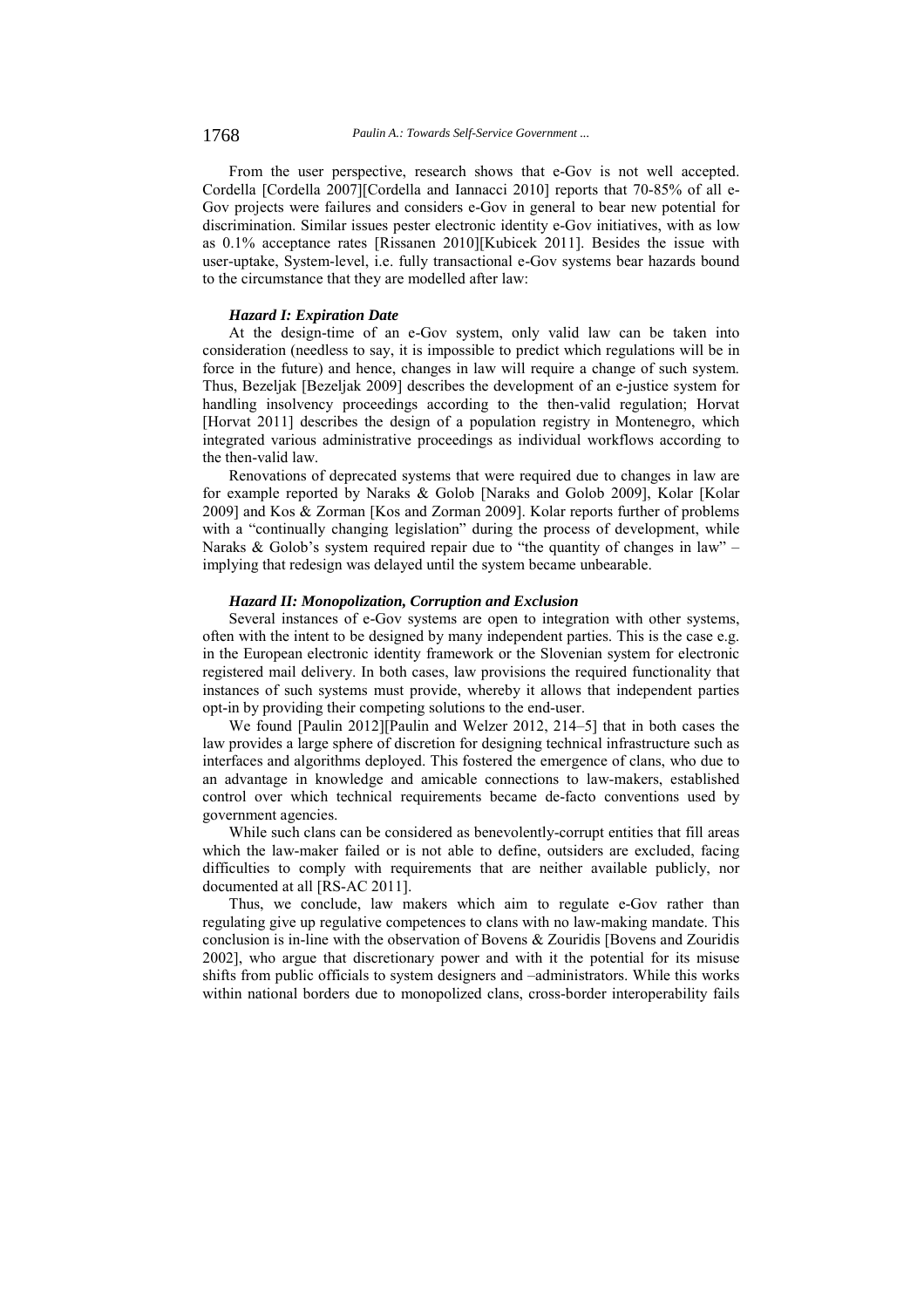as these national monopolies are not compliable with each other; this happened e.g. in the case of the European e-ID legal provisions [Paulin 2012].

#### *Legal Certainty*

Legal theory distinguishes between public law and private law, whereby public law regulates the relations between the state and its citizens – ergo relations between the sovereign and its subjects, while private law regulates relations amid the subjects based on their will [see Toplak 2008, 23][Horwitz 1982]. A major difference between public and private law is that private law restricts the freedom of the subjects, while public law empowers the sovereign.

In societies that adhere to the rule of law, the sovereign (ergo the state through its bodies) operates in accordance to the principle of legality, which means that every action and every decision made by the state must be explicitly defined by law. This applies both to stated decisions, as well as the procedures that lead to them [Jerovšek 2000, 28–29]. This fundamental legal principle allows subjects not only to exercise control over the sovereign, but guarantees also legal certainty, which makes the sovereign's actions transparent and foreseeable. Legal certainty prevents the state's bodies (e.g. government, police, judges, etc.) to act or decide arbitrarily, which is crucial, as state arbitrariness would break other crucial legal principles, such as the equality before law [Šinkovec 1998, 31].

The advent of e-Gov applications challenges the principle of legality, as it delegates government *behaviour* to machines. From a technical perspective, services offered through e-Gov may be procedures that the subject can trigger (and communicate with) remotely, whereby such procedures are executed on the sovereign's server. The communication between the subject and the sovereign thus is channelled through technical communication between the terminal equipment of the subject and the serving terminal of the sovereign.

Unlike human-to-human communication, which is based on the interpretation of analogue messages, the digital communication is discrete, exact and unambiguous. Human communication for example does not rely on strict grammar or correct pronunciation of words – two foreigners will be able to perfectly communicate in English despite their ignorance of its grammatical rules. Also general human perception is based on the interpretation of analogue, ambiguous information – we can visually recognize e.g. a car even though we have never seen it in the exactly same environment, angle, shape, etc. However, it is impossible for two computers to communicate without adhering to strict protocols that regulate the exact semantics of the transmitted signals and information. We can say that human interaction is analogue and computer interaction is digital – the former is ambiguous and therefore must be interpreted while the latter is unambiguous by nature.

Also e-Gov should adhere to this digital nature of machine interaction, which brings us back to the problem of legal certainty:

In the real/analogue world the interactions are subject to interpretation, legal certainty can be achieved by defining spaces of discretion within which interaction takes place. Thus, an administrative proceeding is initiated by submitting a written and signed application to the responsible government agency; there are no legal provisions defining the material the application must be written on, the font that must be used, or the exact formulation  $-$  as the interaction takes place in the analogue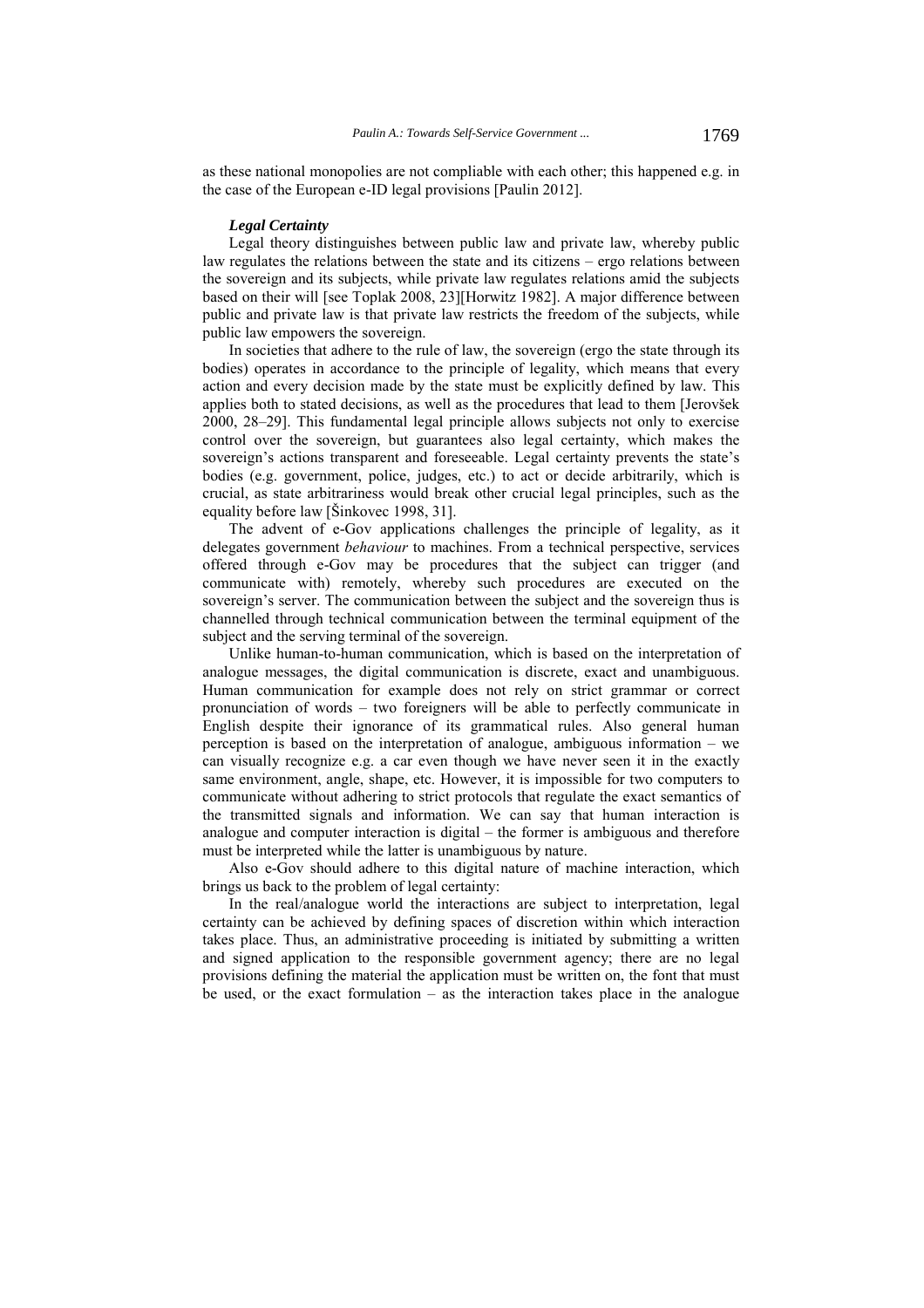dimension, it can be reasonably expected from the addressee to be able to understand the request. If the application however is an electronic document sent to an endpoint of an e-Gov system, then in such case the structure and semantics of the administrative application need to be rigorously defined.

Ever since law has been governing merely relations between human beings: by limiting the freedom of its subjects, the sovereign regulated their behaviour. Lessig [Lessig 1999, 506-7] describes four constraints to regulate<sup>3</sup>: laws, social norms, the market and architecture. Law regulates by ordering people to behave in a certain way and threatening non-compliance with punishment  $-$  e.g. we may drive our car on the highway only within a certain speed limit, if we exceed it, we risk getting fined. Also social norms regulate by threat of punishment (e.g. social isolation), but unlike laws they are not imposed "top-down" by the authority (sovereign), but by the community itself. Markets regulate through the offer/demand ratio and the sovereign can influence them by e.g. forbidding imports or imposing taxes.

The fourth modality is architecture, which regulates by restricting the physical environment. In the real world, these are streets, which divide neighbourhoods, bridges that connect shores or squares where people meet. Regulation through architecture was used e.g. to prevent uprisings in Paris [Lessig 1999, n.18], corruption in Germany [Lessig 1999, 507] or child prostitution in Vienna [News.at 2008].

According to Lessig, the architecture of the cyberspace is its "code", by which he means "*the software and hardware that make cyberspace the way it is*". Lessig strictly distinguishes "code" – ergo the architectural characteristics of any information system [Lessig 1999, 507–10], from law and in an earlier work he asks rhetorically [Lessig 2006, 323]: "if code is law, then obviously the question we should ask is: Who are the lawmakers? Who writes this law that regulates us? What role do we have in defining this regulation? What right do we have to know of the regulation? And how might we intervene to check it?"

Lessig's questions however remain unresolved. Besides, as his work focuses on intellectual property and privacy on the Web, he does not deal with the legality of public "code". He does however demand transparency for the FBI's e-mail surveillance system "Carnivore" [Lessig 2006, 141]. Also the broader research community did so far not deal with legality aspects of e-Gov. Biegel [Biegel 2003] and Lastowka & Hunter [Lastowka and Hunter 2004] for example discuss merely authorities' tendencies to regulate cyberspace, while Lundblad [Lundblad 2007] is interested in whether governments are allowed to hide government data from search engines.

Lessig's understanding of the cyberspace as code is only partly correct. Wrongly he mixes all layers of the *Open Systems Interconnection* (OSI) reference model<sup>4</sup> with the business logic, databases and interfaces of applications into one big entity, which he names "code", while it would be right to separate them and treat them individually. As "code" – ergo *architecture* of cyberspace, only the layers of the OSI model could qualify, as it describes the complete infrastructure (starting virtually with bits over cupper cable) of an information system in terms of potentially standardisable communication protocols.

<sup>&</sup>lt;sup>3</sup> See [Mayer-Schönberger 2008] for a critical response.

<sup>4</sup> ISO/IEC standard 7498-1:1994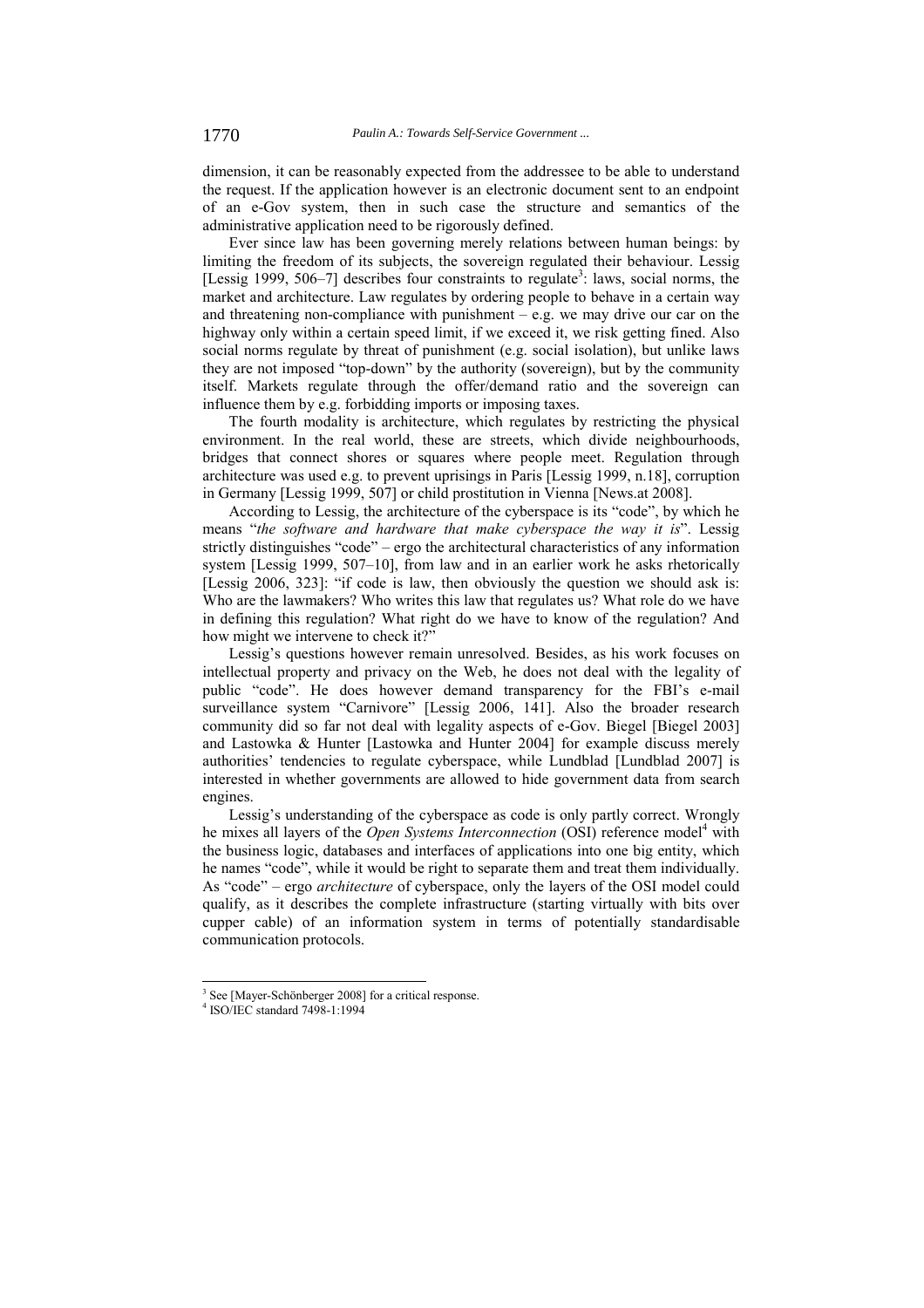Electronic applications that can be consumed over the Internet or Web on the other hand are logically separate information systems that reside on top of the OSI model, which they utilize only to communicate with different systems  $-$  e.g. to receive requests and issue responses to the client.

If a user (the client) interacts with an e-Gov service, then this interaction is an exchange of electronic messages, which accords to a particular schema that the serving endpoint (the server) understands. An example interaction with a Web-based  $e$ -Gov service would look as follows: the user first sends a  $HTTP<sup>5</sup>$  message (request) to the web server of the e-government application; the server responds by sending her the HTML<sup>6</sup> Web page, which the user's terminal equipment may (or may not!) visualize and present as a user interface for further interaction. Over a series of such requests, the user *consumes* the e-Gov service, whereby the server has neither influence on how the client treats the response, nor does it know whether the response was received at all.

The exchange of messages – the user's requests and the server's responses, in the e-government interaction is not architecture any more, but rather an administrative proceeding, initiated by the citizen with the goal to influence her legal statuses, rights or to just receive information<sup>7</sup>.

The aim of system-level e-Gov is to replace officials through automated systems. In the same way however as the public official is obliged to follow strict formal procedures that are transparent and known in advance, also e-Gov services must be rigorously defined in a transparent way. Unlike in the analogue world where it is sufficient to define mere goals of legal proceedings, the digital world due to its architecture requires an unambiguous definition of procedure, protocols, and also other details, such as the location of the system on the network, etc.

## **2 The Principles of Self-Service Government**

In the previous chapter we argued that e-Gov is no sustainable option to replace established bureaucracy, due to issues with legal certainty, clan-based corruption and a lack of ability to respond to legislative changes. At the end of the day, e-Gov systems remain dependent on the existence of bureaucratic governmental organizations.

The reason why e-Gov failed to provide a sound and sustainable alternative lies in its level of abstraction. E-Gov systems, even if offering fully transactional selfservice, are monolithic systems that provide a pre-defined set of possible interactions and use-cases. Any ways of using such system that have not been engineered at design-time, are not possible at run-time. For such non-supported cases, a fall-back to traditional bureaucratic approaches is required.

<sup>&</sup>lt;sup>5</sup> The *Hypertext Transfer Protocol* is a de-facto standard protocol for the communication with Web servers.<br><sup>6</sup> The *Hypertext Markup Lappugge* is pougdays just and of many standards for digital deguments. It was <sup>6</sup> The *Hypertext Markup Language* is nowadays just one of many standards for digital documents. It was initially developed to semantically describe content accessible over the Web.<br> $\frac{7}{6}$  An often overcean detail of governing is the communication with eitizency

An often overseen detail of governing is the communication with citizens – be it in terms of providing access to data under the freedom-of-information legislation (FOIA), or just by answering requests. As recent research shows [Pinterič 2010][Paulin 2011a, 8–12], citizen requests are often being simply ignored despite strict legislation.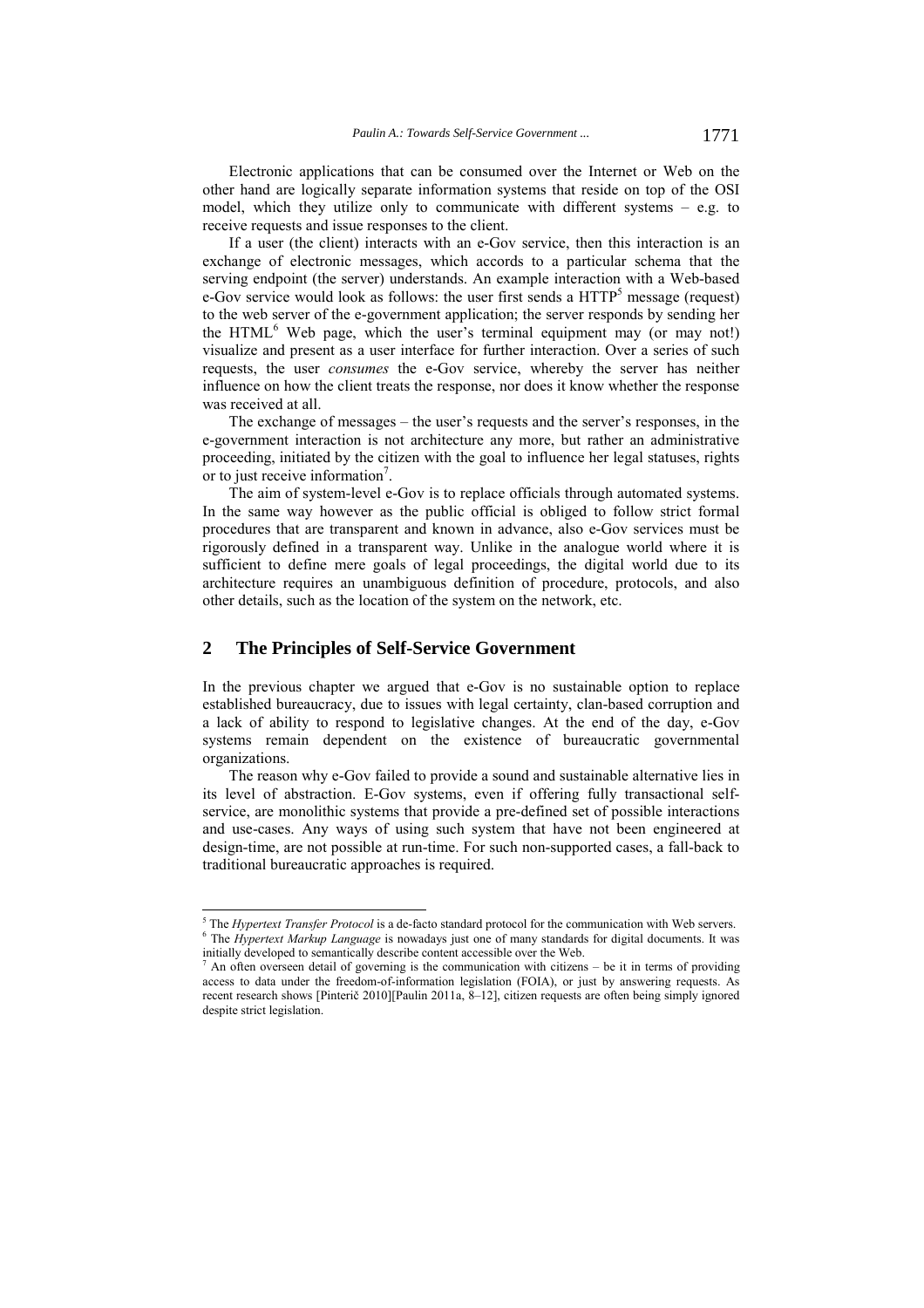This issue of flexibility has been already prominently emphasized by O'Reilly [O'Reilly 2011] who uses Kettl's metaphor of the vending machine [Kettl 2008] that offers a limited set of overpriced items and compares it to the blossoming marketplace of Raymond's [Raymond 1999] bazaar or its digital alternatives, like iPhone's market for applications, which allows commercial providers to use the phone's infrastructure for delivering new and better services.

The here proposed concept of self-service government (ss-Gov) therefore (and in contrast with e-Gov) focuses away from what Reinders *et al*. [Reinders et al. 2008] name *technology-based self-service*, where users access automated services such as ATMs or vending machines that have predefined and thus limiting functionality. Our understanding of self-service government takes a *rudimentary* approach with the vision to provide the user full flexibility in crafting its own results based on a dynamic set of atomic parts. This kind of self-service can be compared to assembling LEGO toys from generic bricks, where the player is free to build up its own world without restrictions.

SS-Gov must neither be confused with decision-support systems, nor by automated reasoning. It is not uncommon in e-Gov applications to make automated decisions based on various interlinked sources of information. (In theoretical literature, automated reasoning is often categorized as the transactional stage of egovernment maturity [Irani, Al-Sebie, and Elliman 2006].) Dunleavy *et al.* [Dunleavy et al. 2006] for example report a case where an insurer got all data required for managing their client's relations from existing third party sources. However, such "mash-ups" in e-Gov are individually engineered systems, which use individual web services for data exchange. SS-Gov however systematizes and abstracts *constellationbased-reasoning* to a level where no custom links need to be engineered for each interoperability link required.

Another popular approach to automated reasoning relies on the logic of decision-support systems. This approach has been for example chosen by Berčič [Berčič 2006], who tried to convert Slovenia's criminal law into an automated reasoning system, similar to Kowalski's [Kowalski 1992] translation of British immigration law into a logic program.

The difference between these approaches and ss-Gov is that the former rely on explicit procedural logic and calls to functions to determine eligibilities, while ss-Gov deducts eligibilities mathematically using set theory. Procedural logic relies on explicit "if-else-then" conditions, which are easy to address and maintain as long as they are of manageable quantity. The drawback of such approach however is that all constraints must be handled at design-time, which is why ss-Gov rejects this classic approach and relies on constellation-based reasoning.

## **2.1 Constellation-Based Eligibility Evaluation in ss-Gov**

SS-Gov is therefore not the use of TBSS in governance and/or government (this would be e-Gov), but rudimentary access to those factors that constitute them. As argued in chapter 1.1, a crucial task of government is the management of the network of legal relations between subjects in a society.

The idea behind ss-Gov involves maximum delegation of executive administrative tasks to the user, who thus becomes independent from the pace of the bureaucracy. The desire for independence from government bureaucracies is not new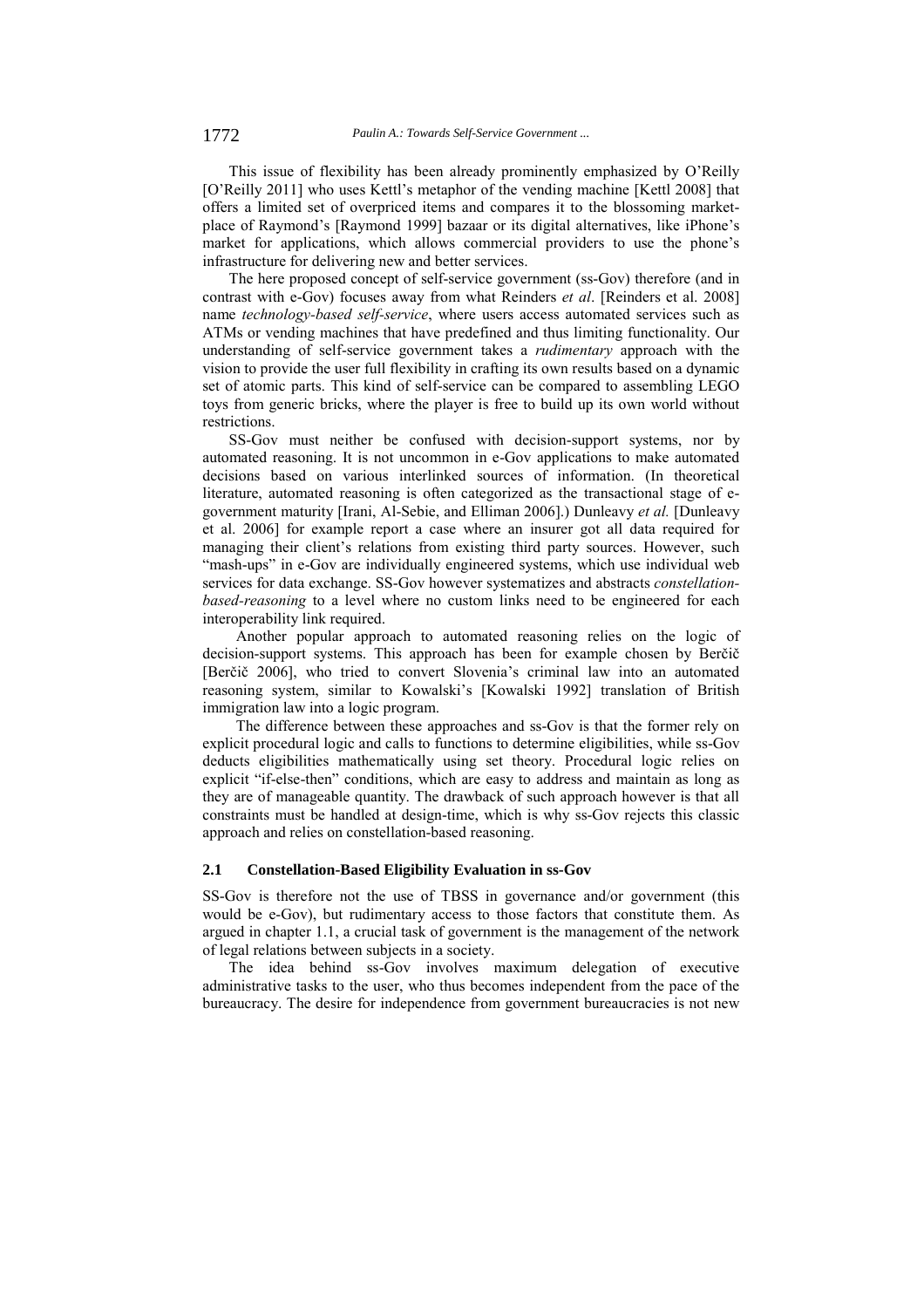and has been dealt with in New Public Management (NPM). NPM splits government duties into making policy-decisions (the so-called "steering") and service delivery ("rowing"), whereby "rowing" can be outsourced (privatized) to the private sector<sup>8</sup> [Osborne and Gaebler 1992][see Rhodes 1996, 655][Bevir 2009]. NPM however focuses on the macro view on governance, i.e. policy-making/norm-setting and execution, while the management of micro-relations has to our best knowledge not been studied yet.

Osborne & Gaebler's metaphorical boat-ride is not detailed enough to provide the picture of the whole society, as it has only two stakeholders – the captain, who dictates the course and the slaves who do the rowing and who could be more efficiently replaced by modern engines.

To demonstrate the ss-Gov idea, we shall extend their metaphor and imagine a passenger ship, which not only transports its passengers overseas, but offers them also food, accommodation, security and entertainment according to the afforded travelling category. The passengers of such a ship are a distinct community bound to a specific territory (the ship). They are governed by the crew, which upholds order during the trip and provides the passengers with the contractually agreed services. The relation between the crew and the passengers is similar to the relation between the sovereign and the society: in both cases the member of the community is the subject recognizing authority and paying a certain fee for being governed and provided with services. (And if the governing and service become unbearable, the passengers will eventually start a mutiny and take matters into their own hands.)

Based on this new metaphor, we may analyse what is needed for governing this community. Let us assume a family (father, mother, 13 year old child, which will turn 14 in two days) travelling second class from Slovenia to Iran (arrival in Iran's territorial waters on the  $5<sup>th</sup>$  day). The ship features a wellness-centre with swimming pool and sauna, whereby the latter is charged extra to those not travelling first class and entrance is not permitted to children younger than 14 years. In Iranian territorial waters only single-sex usage of the sauna is allowed, whereby the age limit is 20 years. In Iran a person younger than 20 years can enter the sauna only if accompanied by a close relative of the same sex.

In this example, we have a fixed community of subjects (the passengers) and a fixed government structure (the crew), but we have to deal with many dimensions: Every member of this society has a status based on several relevant personal attributes: sex, age, booked travel category and relation to other travellers. This status entitles passengers to receive service and use the facilities. One attribute of the passengers – namely their age, is subject to time, which is relevant, as the child – let's name her Eve, will become 14 and will thus become entitled to enter the sauna on the third day of voyage. When the ship will enter Iranian territorial waters, the legal frame will change, which will influence also the passenger's legal situation, while their attributes will remain the same. Thus, on days 1-2, Eve must not enter the sauna, because she is to young; on days 3-4 she can go to the sauna, as she is now 14 already; from the  $5<sup>th</sup>$  day on, she can go to the sauna only together with her mother, but not her father, due to the Iranian restrictions.

l

<sup>&</sup>lt;sup>8</sup> Some authors, however, indicate that privatization of certain public services can be questionable from legitimacy perspective [Pinterič 2011, 245–46].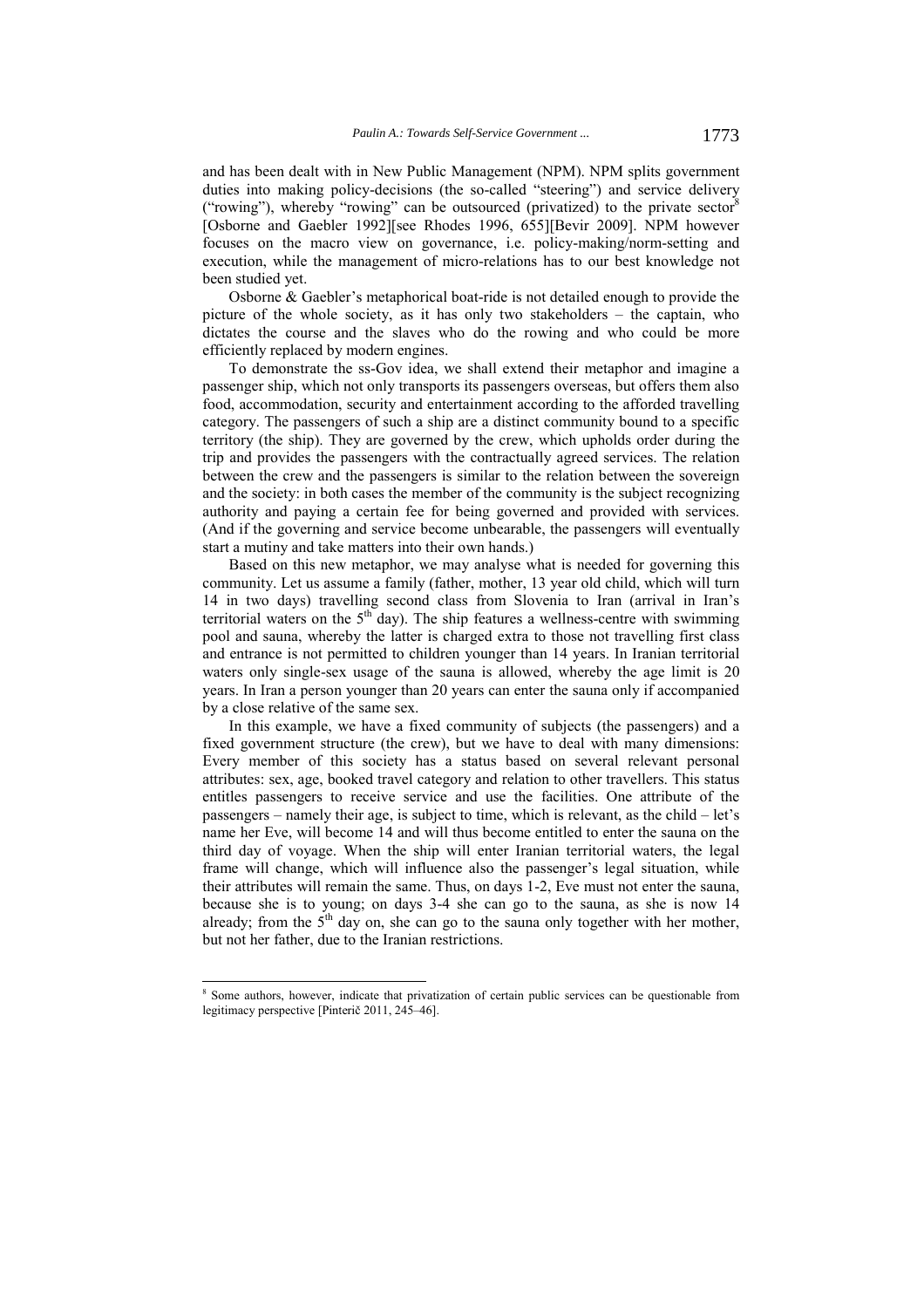1774 *Paulin A.: Towards Self-Service Government ...*

This example shows that the bundle of rights of each subject is determined by the context and the legal frame. If Eve tries to enter the sauna, then whoever controls this facility must grant or deny Eve access based on the available information about her age, family relations and the information whether she has paid the entrance fee; the action of checking these being essential to government.

The bundle of rights is not something that can be efficiently stored, but must be interpreted every single time *based* on (i) the legal frame of the political community, (ii) data about the subject and (iii) the context of the given situation. Let us define – inspired by Leibniz' appeal "*Calculemus!*" 9 , the bundle of rights as *B*, the subject as *S*, the legal frame (*L*) of the political community *P* as  $L_P$ , and the legal context (*C*) of the particular request *R* (e.g. the request to enter the sauna) as  $C_R$ . For each subject we have data about the subject,  $d<sub>S</sub>$  and based on this data, we can calculate its legal status (*ς*) in the given legal frame:

1) 
$$
\zeta_{\rm S} = \zeta(L_{\rm P}, d_{\rm S})
$$

The legal status determines which bundle of rights somebody can have in a given legal frame, e.g. in a given country or other form of society. Thus, the bundle of rights of somebody in a foreign country is different from their bundle of rights in her home country. We can therefore say that both the subject's status  $(\varsigma_S)$  and the legal frame  $(L_P)$  determine the subject's bundle of rights:

$$
B_S = B(L_P, \varsigma_S)
$$

l

In order to determine if somebody is permitted to action *R*, we must first find the set of rights required to perform it. This set of rights or eligibilities (*E*) is determined by  $C$  – the context of the given request, which is dependent on the general legal frame  $(L_P)$ . To calculate set *E* for a given action *R*, we perform:

3) 
$$
E_R = E(C, R)
$$
, where  $C \subset L_P$ 

If we now want to find if *S* has permission (*Y*) to a specific action *R*, then we must check if the set of required rights/eligibilities to perform *R* is contained in her bundle of rights *B*:

4) If  $B_S \supset E_R$  then  $Y_R$  is true, else false

As we see, making governing decisions (based on finding  $Y_R$ ) and thus governance as such, depends on information available to the system  $(d<sub>S</sub>)$ . Thus, if the available information about Eve's age would be mistakenly stored as > 20, then she could go to the sauna every day, despite the biological truth. Also, as her family travels  $2<sup>nd</sup>$  class, she must pay every time for her sauna visit, which she would not have to do if the stored information would be different.

<sup>9</sup> »... quando orientur controversiae, non magis disputatione opus erit inter duos philosophos, quam inter duos computistas. Sufficiet enim calamos in manus sumere sedereque ad abacos, et sibi mutuo (accito si placet amico) dicere: c a l c u l e m u s.« [Gerhardt 1890, 7:200]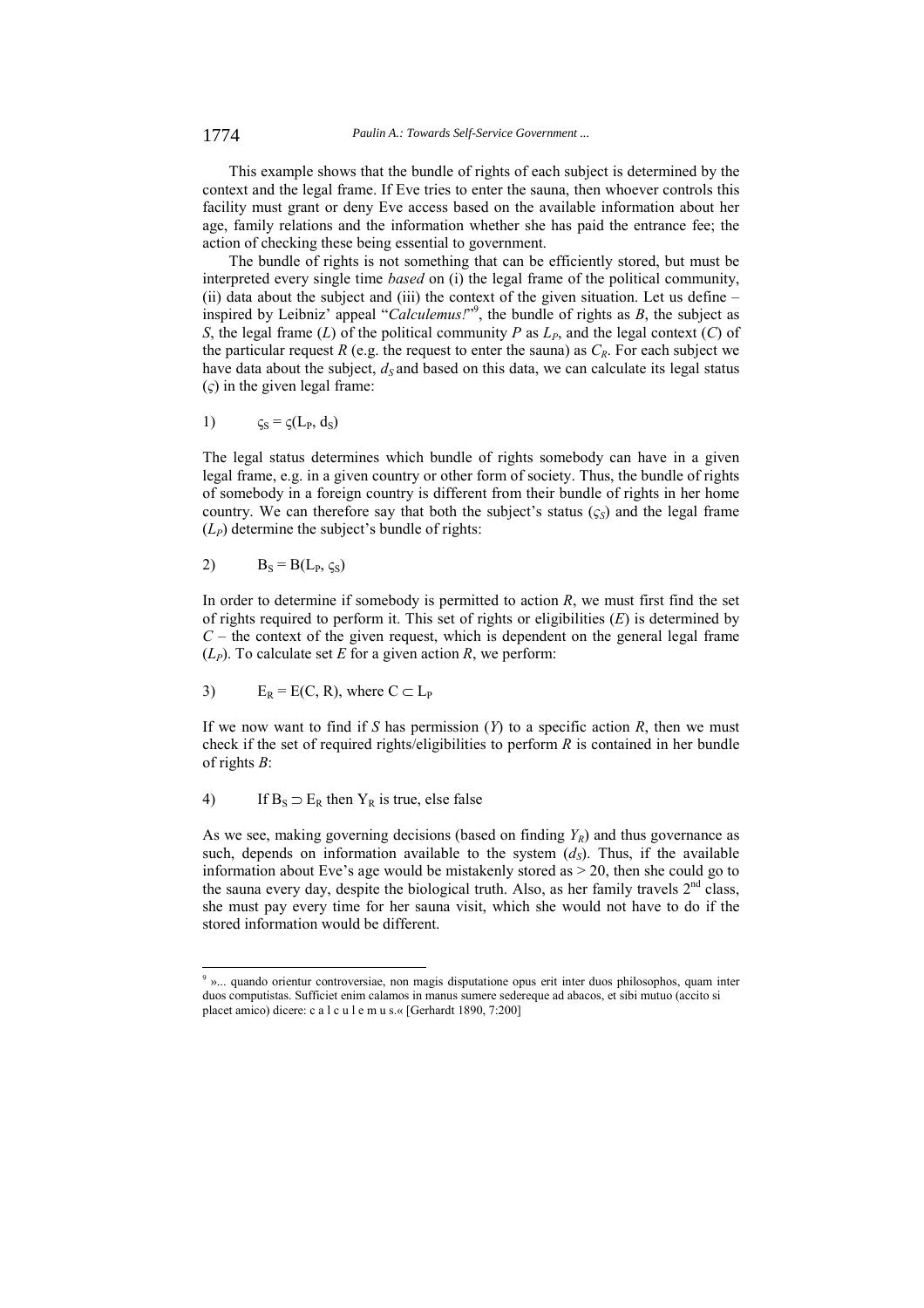A change of information regarding the legal status of a subject  $\zeta$ *S* and data about the subject  $d_S$ , available to the sovereign results in a different bundle of rights  $B_S$ . Therefore in order to reach self-service in government we need to be able to manipulate  $\varsigma$ <sub>S</sub> and  $d_S$  directly ourselves, or more precise: we must be able to manipulate  $d_S$ , because the legal status  $(c_S)$  is determined by the data, which is the only tangible variable independent of the legal frame (*LP*).

In a bureaucracy, manipulation of  $d<sub>S</sub>$  is performed by the bureaucratic apparatus: in order to change our name, address, or marital status, we have to fill in forms and wait for applications to be processed. (Compare also [Klischewski and Ukena 2010] for an attempt to optimize the process using semantic technologies, albeit unrelated to our research.) The same is true if we want to receive child support, get permission to drive a car or become owners of real estate.

Bureaucracy – both the traditional Weberian model, as well as its machinesupported successor, use a multiple-process-based approach to effectively determine *YR*. Thus, through a series of partly autonomous processes (both customer-facing processes and internal business processes [see Leben and Vintar 2003]), *ςS* (e.g. adulthood) and  $d_S$  (e.g. name, date of birth, address of residency) are gathered and  $Y_R$ (e.g. the eligibility to change address / name / ownership of real estate) is determined.

In contrast to the process-based approach of traditional government, ss-Gov bases on states, resp. constellations. SS-Gov deliberately rejects finding  $Y_R$  through a series of cascading processes and sub-processes, as each process takes valuable time and is vulnerable to errors. Instead, we propose the manipulation of  $d<sub>S</sub>$  based on the ad-hoc calculation of  $Y_R - R$  being the permission to manipulate  $d_S$ , done in one logical step.

Constellation-based reasoning<sup>10</sup> can be compared to a key opening a pin-tumbler lock, where the key due to its specific shape moves the pins into the right constellation, which allows the lock to be opened. Thus, the "key" for Eve, who wants to enter the sauna, would be the appropriate constellation of the information available about her (age, sex and whether she has a valid ticket or not) in the given context, while in contrast to this, process-based finding of  $Y_R$  would be like a doorman in front of a nightclub deciding about whom to let inside based on his own interpretation of the house rules.

SS-Gov requires both read- and write-access to  $d<sub>S</sub>$ , which shall be enabled directly by using the "key". Based on this self-service manipulation with the data needed for government, the sovereign can provide its subjects all services needed to fulfil its obligations from the social contract, while being free of the burden to provide "services" that only serve to read or write data.

#### **2.2 The Architecture of ss-Gov and its Stakeholders**

l

Let us imagine living in a society managed through ss-Gov: How does the "state" look if we can manage our relations by ourselves? Who makes ss-Gov possible? And H<sub>ow</sub>?

 $10$  A similar technique to what we call "constellation-based reasoning" was also applied by Bob Kowalsky, e.g. [Kowalski 1992], in his works regarding legal reasoning; compare also [Prakken and Sartor 2002].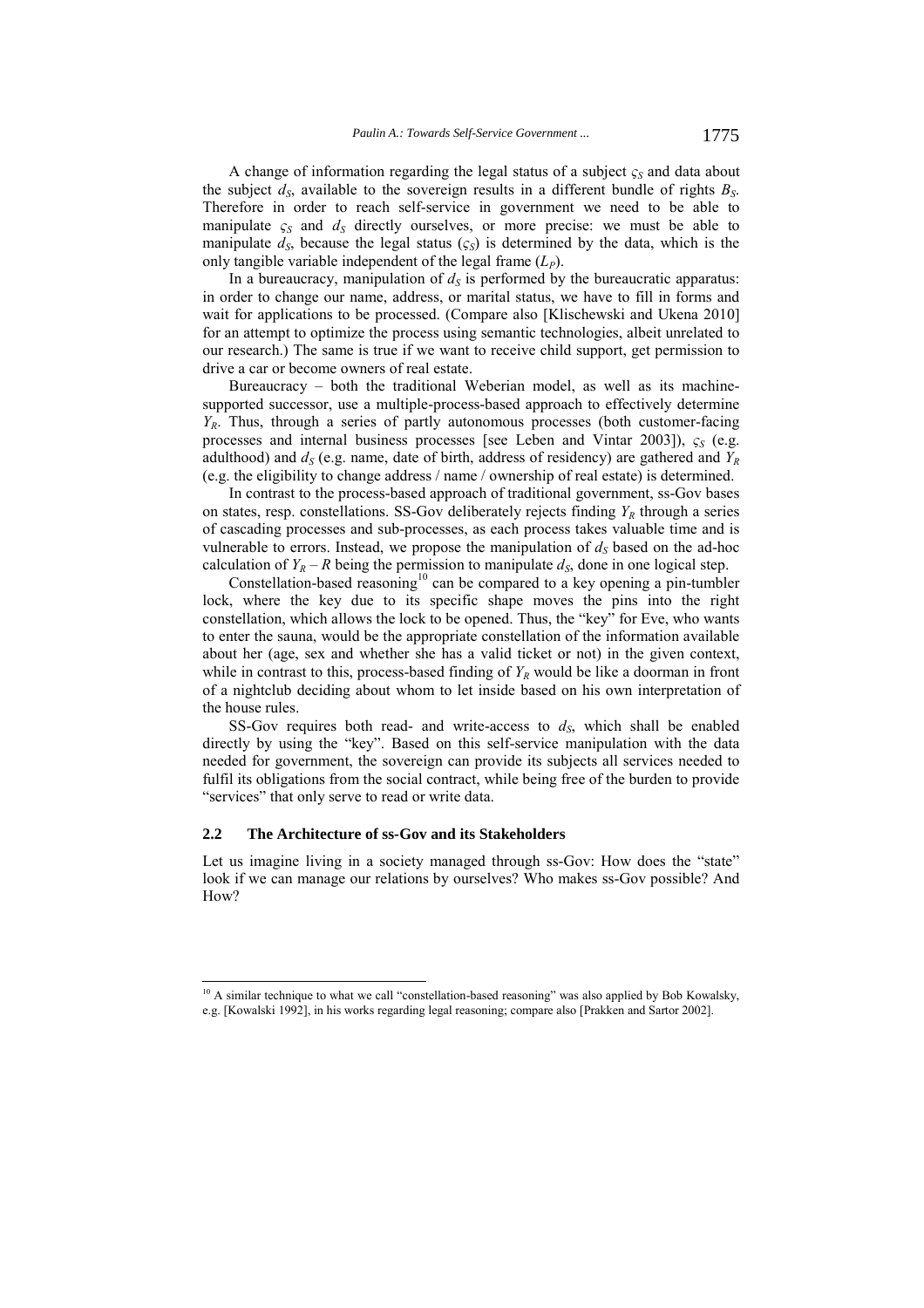## **2.2.1 The Electronic Registries**

The idea behind ss-Gov is, that the state (the sovereign) hosts a collection of registries, which contain data about its subjects, much like data is stored today in the civil registry, cadastre, or business register. Based on these collections of data, our specific legal status and bundle of rights can be determined given a specific context or situation. These registers are to be defined in electronic form and must be accessible through the Internet. The entry point to each of those collections of electronic data must comply with the following requirements:

- 1. The interface to the system including the location of the interface in the network (e.g. IP address or URL/URI), must be defined through law.
- 2. The format of incoming and outgoing messages must be legally defined.
- 3. The procedure how the incoming message is handled must be legally defined.
- 4. Reading and writing data must be done in an analogue manner, which means that only the grammar and semantics for defining the commands for accessing data can be defined.
- 5. Legally significant and non-repudiable communication between the sender and the server must be ensured.
- 6. Users have full access to the core data within legally imposed restrictions.

The requirements #1-3 ensure that everybody can know where and how to reach the endpoint of the ss-Gov system, as well as how the request will be processed. Thus, the user is not bound to use specific terminal equipment or interface to interact with the system, but can hypothetically built such a system herself. These requirements can be achieved by rigorous technical standards incorporated into the legal system.

Requirement #4 can be achieved by defining an artificial language for reading and writing data, or using an existing standard. Examples of contemporary artificial languages that enable read- and write-access to data would be SQL or SPARQL/Update [Seaborne et al. 2008]. In a previous work [Paulin 2011b] we described an early ss-Gov prototype using SQL for both manipulating data and defining access restrictions.

Requirement #5 is essential for "mashing-up" data from different sources, which are not originally linked. Let us imagine a private-sector bank, which we trust to execute a payment to our business partner only under certain conditions – e.g. our business partner must first prove that she has transferred ownership of a real estate to our name before we pay her the purchase price. The bank could provide a web application, which would receive the information from the land registry, verify it and then conduct the transaction. The bank must therefore be able to fully trust the integrity and correctness of the information. On the other hand, the ss-Gov system receiving the request must be able to be absolutely sure about the identity of the sender and the integrity of the request. In [Paulin and Welzer 2012] we describe a technique for *fair non-repudiable* message exchange that could be used to satisfy this requirement.

The  $6<sup>th</sup>$  requirement gives the subjects inhabiting the system the maximal freedom to design their legal relations in accordance with the surrounding legal frame. This freedom gives rise to new, so-far impossible uses of the state. Thus, we could imagine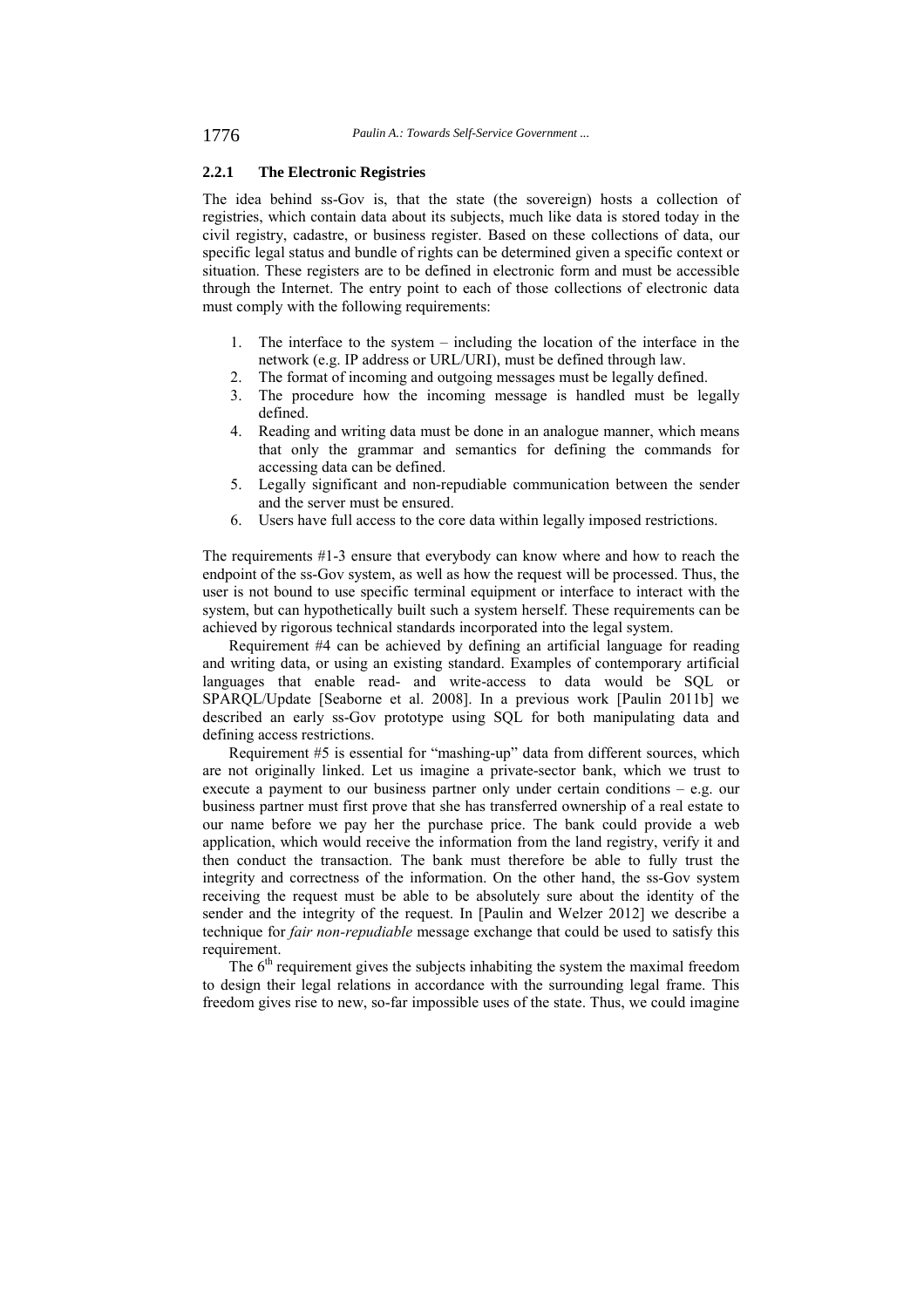high-frequency trading [see Gomber et al. 2011] of real estate square meters, a market for university places, and absolutely transparent, if not even liquid-democratic public spending.

#### **2.2.2 Lessons from MMORPG**

l

The computerized society has many similarities with computer games in which the player's character collects items, grooms its environment and interacts with other characters. Lastowka & Hunter [Lastowka and Hunter 2004] extensively describe the close relation between players of  $MMORPGs<sup>11</sup>$  and their virtual alter egos from the legal perspective.

Both the "real" society and "virtual" communities are cybernetic systems in which we can have capital, do trade, have social and legal statuses, and enjoy our rights in accordance to rules provided by the sovereign. The differences between both systems could be regarded as insignificant, if not non-existent at all. Thus it is interesting to note that in the year 2003 the size of economy of Norrath – the virtual world inside Sony's Everquest, was larger than the economy of Bulgaria; furthermore, the effective pay per hour of work was at that time 3,42 \$, which was more than the pay in India or China [Lastowka and Hunter 2004, 49].

From a technical perspective, a MMORPG is an information system that resides on the game-provider's server and with which players interact through specific graphic user interfaces that render to them the experience of the game. The gaming process is a permanent exchange of electronic requests and responses between the player and the server, through which the player manipulates with its character's legal status, rights and other data relevant for the gameplay (e.g. position and appearance). Virtual real estate and other valuables are in fact only entries in the system's database [Lastowka and Hunter 2004, 51], and also trading between characters is nothing more but changing stored information. Nonetheless, the way in which the players perceive these bits and bytes creates in them the feeling of genuine possession and property.

Thus, Lastowka & Hunter [Lastowka and Hunter 2004, 45] cite Lessig's report of a "nasty and protracted battle" in the virtual world of LambdaMOO between neighbours Martha and Dank. The dispute was about Dank's dog being repeatedly poisoned and killed by the flowers Martha grew in her garden. Although it is not known whether the dispute was settled before court, Lessig reports that both parties invested in the dispute the kind of passion and righteous indignation usually reserved for real world "across-the-fence" property disputes.

Both MMORPGs and the legal system of a society are based on abstractions of the real world [Lastowka and Hunter 2004, 42][Jellinek 1905, 21]. Both systems can be seen as virtual constructs that provide a platform for managing rights $12$  and ensuring (legal) protection. However in contrast to the "real world", the rules in online multiplayer games are not subject to politics, democratic decisions or revolutions, which makes it possible for the authors of those virtual worlds to hardcode the rules in an absolutistic, god-like fashion.

 $11$  »Massive multiplayer online role-playing games« are online games, where multiple players from all over the world simultaneously play in the same virtual environment.

<sup>&</sup>lt;sup>12</sup> For further reading about rights, trade and reality in virtual worlds we recommend the works of Edward Castranova and Tom Boellstorff.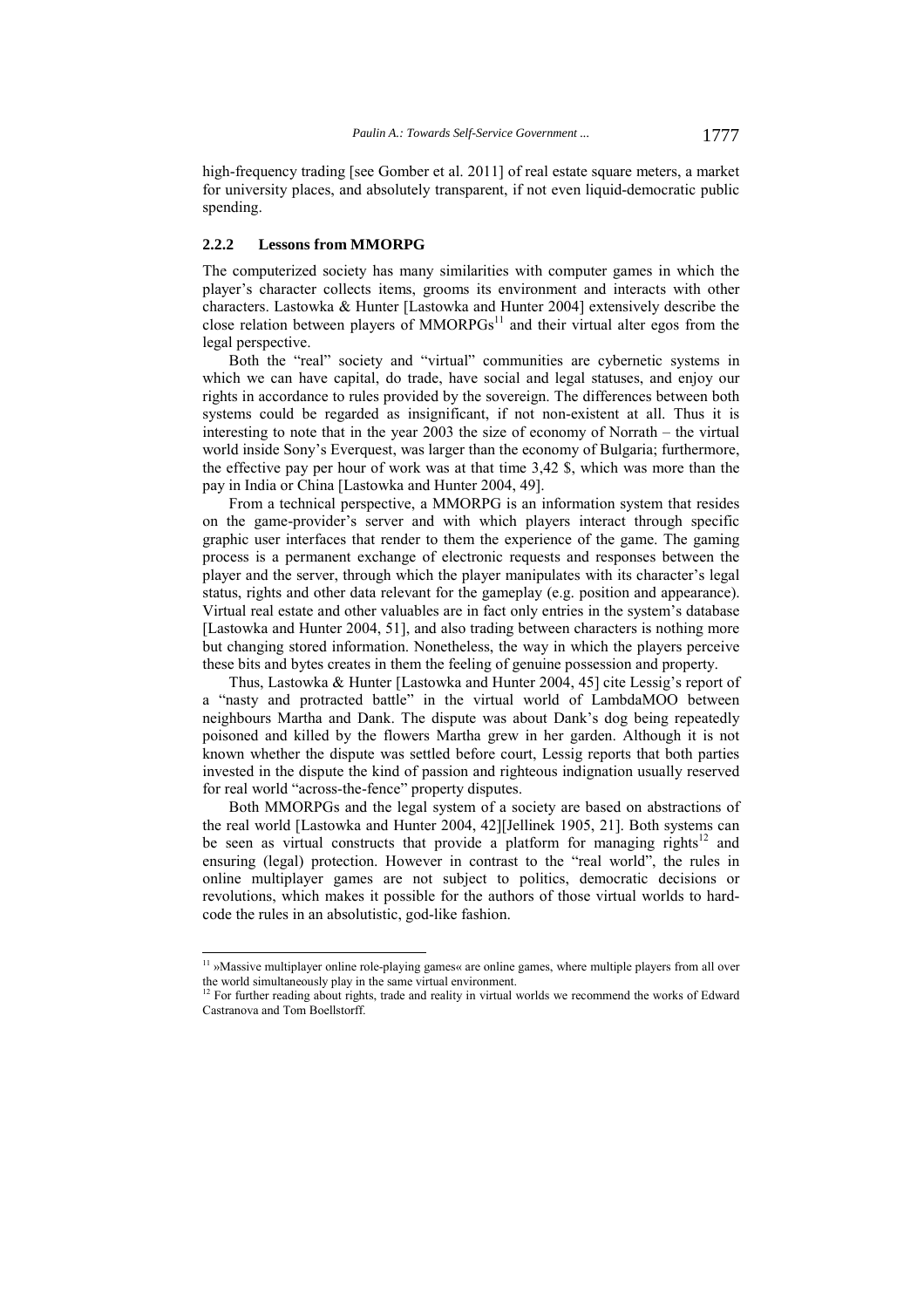## **2.2.3 Stakeholders and Roles**

MMORPGs and other online-societies like e.g. virtual currency systems, know two distinct stakeholders: the sovereign – which is the corporation that operates the systems, and the subject, who is the player or the user of a system.

Each interaction between both roles is regulated by the system's architecture, whose design is at the sole discretion of the provider and generally hidden from the public. The code of such platform is at the same time law, jurisdiction, public administration and government.

"Real world" societies on the other hand are based on rules, which are subject to changes that have to be politically proposed and (democratically?) legitimated and which must be transparent in order to conform to the principles of legality. These rules determine how rights are created and manipulated and they define which information is needed for such actions.

To handle such changes in a legitimate way, further stakeholders are required. Dependent on how much perfectly ss-Gov should be implemented, a society would require either one of two following groups of stakeholders:

#### **a) SS-Gov with Liquid-Democratic Decision-Making**

In the first mode we assume a "blank slate" society, which decides to govern itself democratically through ss-Gov with the minimum required human presence. In this scenario decisions about rules and regulations (law), governmental registries, public spending, assignment of public mandates, etc., are made through liquid democracy. Liquid democracy [Paulin 2010b][Ford 2002] is a weighted way of making political decisions, which does not depend on elected representatives. Instead, each member *A* of a society can delegate her power to another member *B* (and withdraw it again at any time), whereat  $A$  – assuming each member's power is  $v$  and the sum of all *v* is *V*, has thus  $(v_A - v_A = 0)/V$  influence on voting on a decision, while member *B* thus has  $(v_A + v_B)/V$  influence on voting on a decision made by all who are eligible to influence the given decision.

This mode would require two main stakeholders:

(i) *Subjects*, who would interact with the ss-Gov system in order to propose and vote about new rules and registries, about the access to public money, about assigning mandates, etc. Subjects would further interact with the ss-Gov system to influence their legal relations and –statuses, to exercise their participative rights, to assume mandates, to request and receive public funding for their projects and public assignments, etc.

(ii) *Service providers* would aid subjects in their use of ss-Gov by providing userfriendly means for interaction, such as interactive graphic user interfaces, agencies for human-mediated interaction, or application programming interfaces for developers.

The technical integrity and security of the ss-Gov system should be further assured by (iii) *administrators* – subjects with mandates for maintaining the technical infrastructure, who however are no active stakeholders but mere aides to the system.

## **b) Hybrid ss-Gov**

In the hybrid mode we assume that ss-Gov is to be introduced gradually into existing societies. A society governed trough ss-Gov in hybrid mode will require the following stakeholders/roles: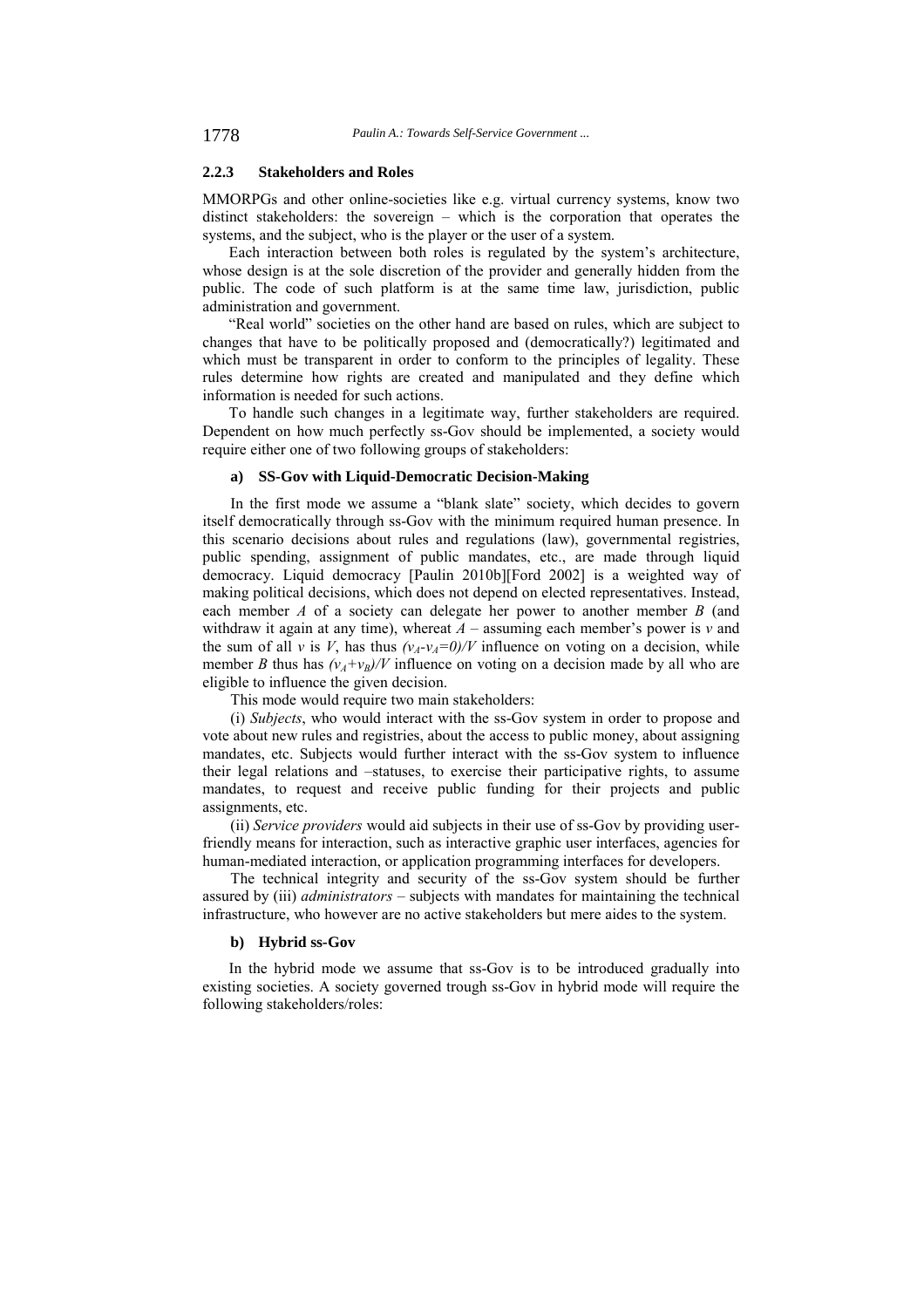(i) *Politicians*: people, who design (descriptive) rules how the society should be regulated. These rules can be laws or other kind of policies, i.e. NPM's "steering". In the next step, these policies must be translated in a form that can be handled electronically.

(ii) *Officials*: people, charged with executing law and policies, which they do in ss-Gov by centrally defining the electronic registries and by defining the rules for their read/write access. Thus, their role remains similar to their role today. As the gap between the descriptive rules and their electronic implementation is bridged by human labour, which is not unmistakable, disputes could arise regarding the correctness of the implementation of law into the digital realm.

(iii) *Judges*: to resolve such conflicts, ss-Gov relies on *judges*, who – unlike today's judges, must have profound knowledge of both law and informatics.

(iv) *Administrators*: The technical security of the ss-Gov system is the responsibility of *administrators*, who however only take care for the technical integrity of the system, while they must not interfere in any way with their content and logic.

(v) *Subjects*: Most interaction in ss-Gov takes place between *subjects* and the ss-Gov system. Subjects interact with the system in order to read, write or change information from which their eligibilities are derived. They can either manipulate with the data directly by sending commands in the respective commanding language, or they can help themselves with services provided by *service providers*.

(vi) *Service Providers*: facilitate the interaction with the data. Service providers can help on different levels: they could provide programming libraries for developers of software, web applications for graphic interaction, or even human "user interfaces", whereby the subject would interact through a human facilitator like e.g. a notary.

## **3 Evaluation of ss-Gov**

In this chapter we shall evaluate ss-Gov in two real-world scenarios to validate its overall feasibility, as follows:

The first scenario deals with receiving child benefit payments in Slovenia. We shall analyse how a simple data model of a government registry would look like to determine ad-hoc whether a request for a financial transaction is legitimate or not. The second scenario deals with determining valid residency and access to the job market for non-EU citizens under Austrian law. For this scenario, we remain on an abstract level, but shall model the concept using a dedicated visualization technique. For both we will first analyse the constellations of data required for the right to emerge and then describe how specific eligibilities could be exercised based on the stored data in ss-Gov.

The bureaucratic approach would be to issue a token expressing the respective right (i.e. a decree granting the right to child benefit payments, or an ID-card representing the residence permit would be issued). The ss-Gov approach however omits any such token and hence the eligibility is calculated ad-hoc from the stored data.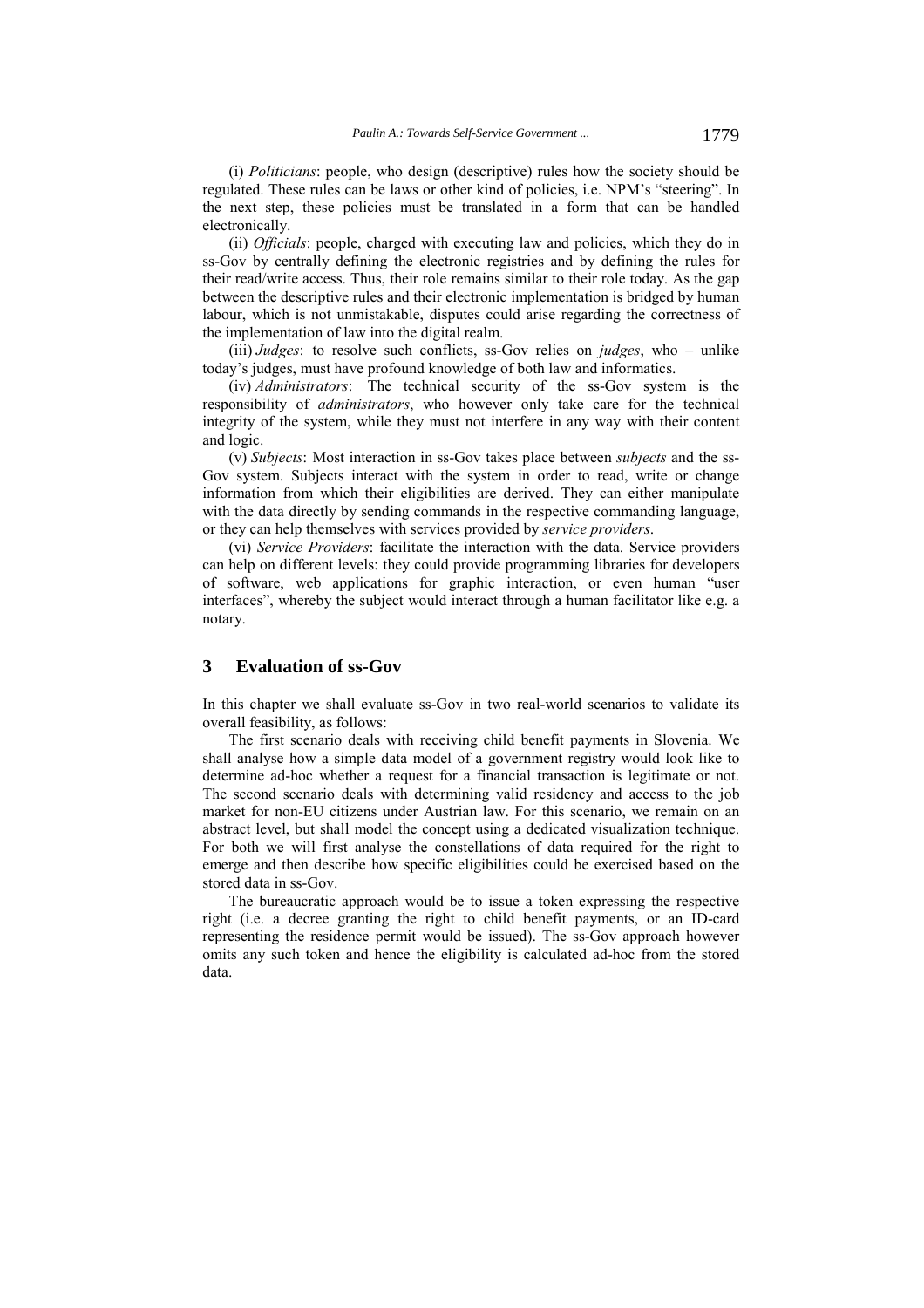

*Figure 1: Elements to visually describe the determination of a constellation of data (D) in ss-Gov. Based on the determined constellation, eligibilities can be exercised.* 

Figure 1 shows the elements that will be used to visually model the constellations of data required for the residence-permit scenario: Element [A] is the core data or data derived from rudimentary data through logical comparisons, which is stored in the governmental data registry. Only this information is available in a "physical" form and is entered into the system by subjects (element [E]) that are eligible to write it. Element [D] denotes a constellation of data, which can be derived based on the stored data. The lock [B], key [C] and negated lock [F] define the conditions which must be fulfilled so that a constellation can be "unlocked". The lock [B] denotes a condition that must be true (such as the existence of an enabling information), while [F] denotes a condition which must be false (e.g. the non-existence of data that would render a right void). The locks mandate either the existence of data [A] or the validity of constellations [D].

The feasibility of ss-Gov will be proven if a right's validity can be determined alone based on factual data (such as information about age, residency, nationality), existing legal relations (e.g. contracts), and data from appointed experts (such as examination results), whereby the generation of data and the determination of the right's validity can be conducted without supervision that would require tacit knowledge. On the other hand, if any supervision of a kind is required, which cannot be outsourced to an appointed expert (hence, the tacit knowledge of the bureaucrat would be crucial), ss-Gov is rendered unfeasible.

## **3.1 Child benefit payments**

Child benefit is a social security payment distributed usually to parents as an aid in raising their children. In Slovenia, the following conditions<sup>13</sup> apply:

a) The applicant is either the parent of the child, or the child herself. In the latter case, the child must be older than 18 and live in a separate household.

 $13\,$ http://e-uprava.gov.si/e-uprava/dogodkiPrebivalci.euprava?zdid=1064&sid=881. The conditions stated here are partly simplified or omitted in order to enhance comprehensibility.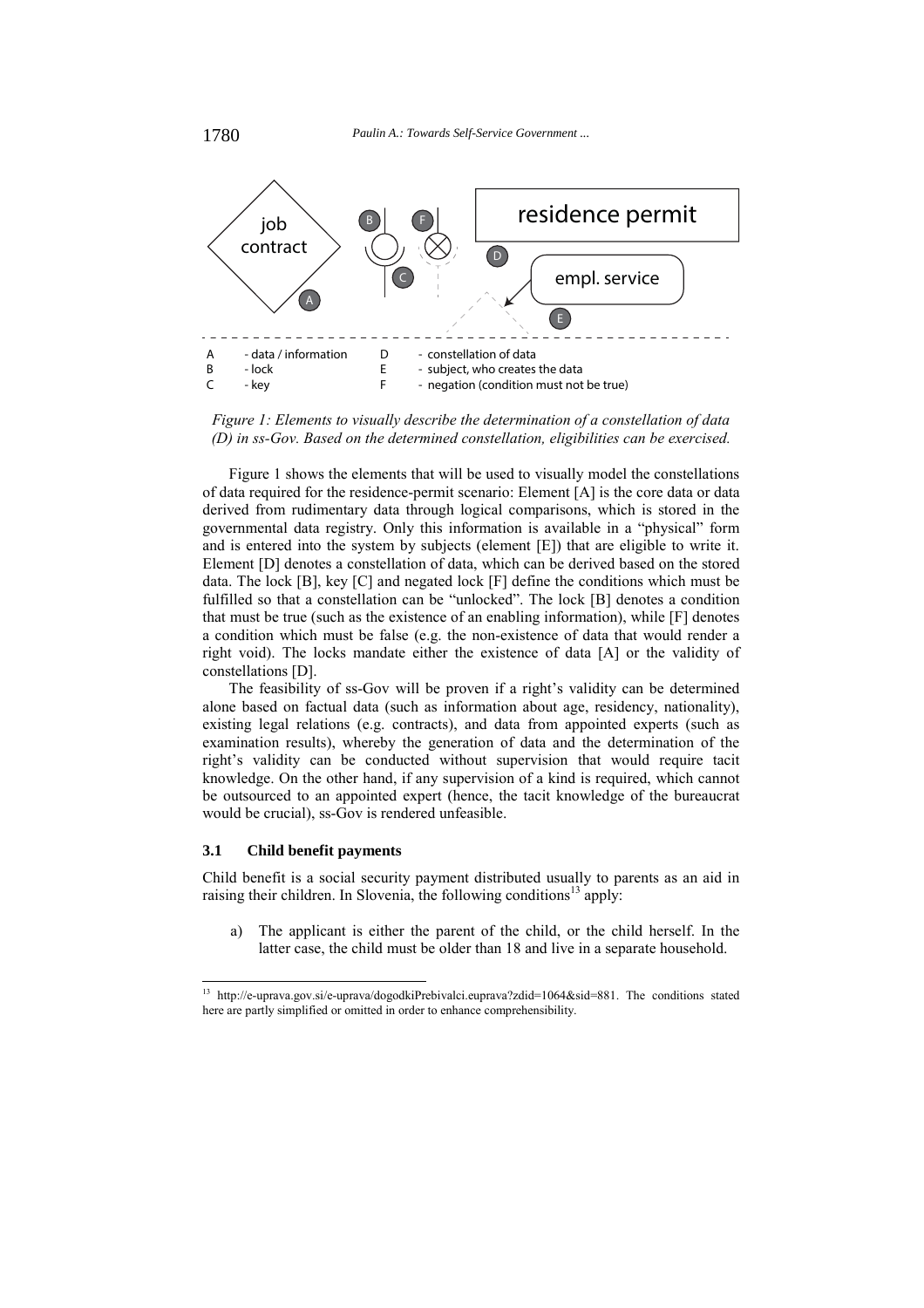- b) The child's registered place of permanent residence must be in Slovenia.
- c) The child must not be employed or registered as self-employed.
- d) The child must not be married.
- e) The child must be less than 27 years old.

Let us assume a civil registry *RC*, which holds the following data fields: national identification number – *RC.nin*, age – *RC.age*, address of permanent residence – *RC.adr*, and information about the relationship status to other persons –*RC.child\_of*  and *RC.married\_to*. Further, we will need an employment registry *RC*, which holds information about who is employing whom. To define such registries in a modern relational database we could write the following SOL statements $1<sup>2</sup>$ 

```
1. CREATE TABLE rc (nin, age, adr, parent_of, married_to); 
        CREATE TABLE re (boss, empl);
```
Given these two registries and the defined data fields, we can instantly calculate if somebody (*@claimant*) is eligible to receive child support (for @child) as follows:

```
2. SELECT COUNT(*) > 0 /* "true" (1) or "false" (0) */
            FROM rc INNER JOIN re ON nin = empl 
            WHERE nin = @child \frac{1}{2} /* the entitled is the child */<br>AND age < 27 \frac{1}{2} /* if the child is not yet 27 *
            AND age < 27 /* if the child is not yet 27 */ 
AND child_of = @claimant /* entitled is child of cl. */ 
            AND married_to IS NULL /* if she is not married */ 
AND boss IS NULL; /* if she is not employed */
```
The "right to periodically receive child support" has the effect of transferring a certain amount of money from the state budget (based on the demand of the rightful claimant) to any bank account within a given period of time (e.g. within a month). This is a typical "key  $\&$  lock" situation, where the bundle of rights needed to execute the right – i.e. the transfer of money from the budget to one's bank account, is definable by existing government data. Thus, to receive child benefit through ss-Gov, the claimant issues a request for money transfer and the transfer is immediately conducted, given that the constellation of data meets the conditions of the eligibility.

#### **3.2 Residence and work permit**

In chapter 1.2 we described the case of an administrative proceeding in which a non-EU citizen requested a residence and work permit for Austria. The proceeding from submitting the application until the point where the applicant could start exercising her right took  $86$  days<sup>15</sup>, which was one full month longer than what law provisions and as we found, most of that time the case was simply idle, due to lengthy transportation, bureaucratic errors and an overstrained bureaucracy<sup>16</sup>

l

<sup>&</sup>lt;sup>14</sup> Data definitions intentionally omitted.

<sup>&</sup>lt;sup>15</sup> This time does not include preparations of the applicant, such as gathering the required documentation.

<sup>&</sup>lt;sup>16</sup> Once the file has reached the responsible department in Vienna, the local legal representative of the applicant met with the head of the department. As he learned that the file has not yet been assigned to an officer, he reminded the head of department that a decision has to be made "immediately, or at latest within 8 weeks". The head of the department responded: "Well, then come back in eight weeks and file a complaint!"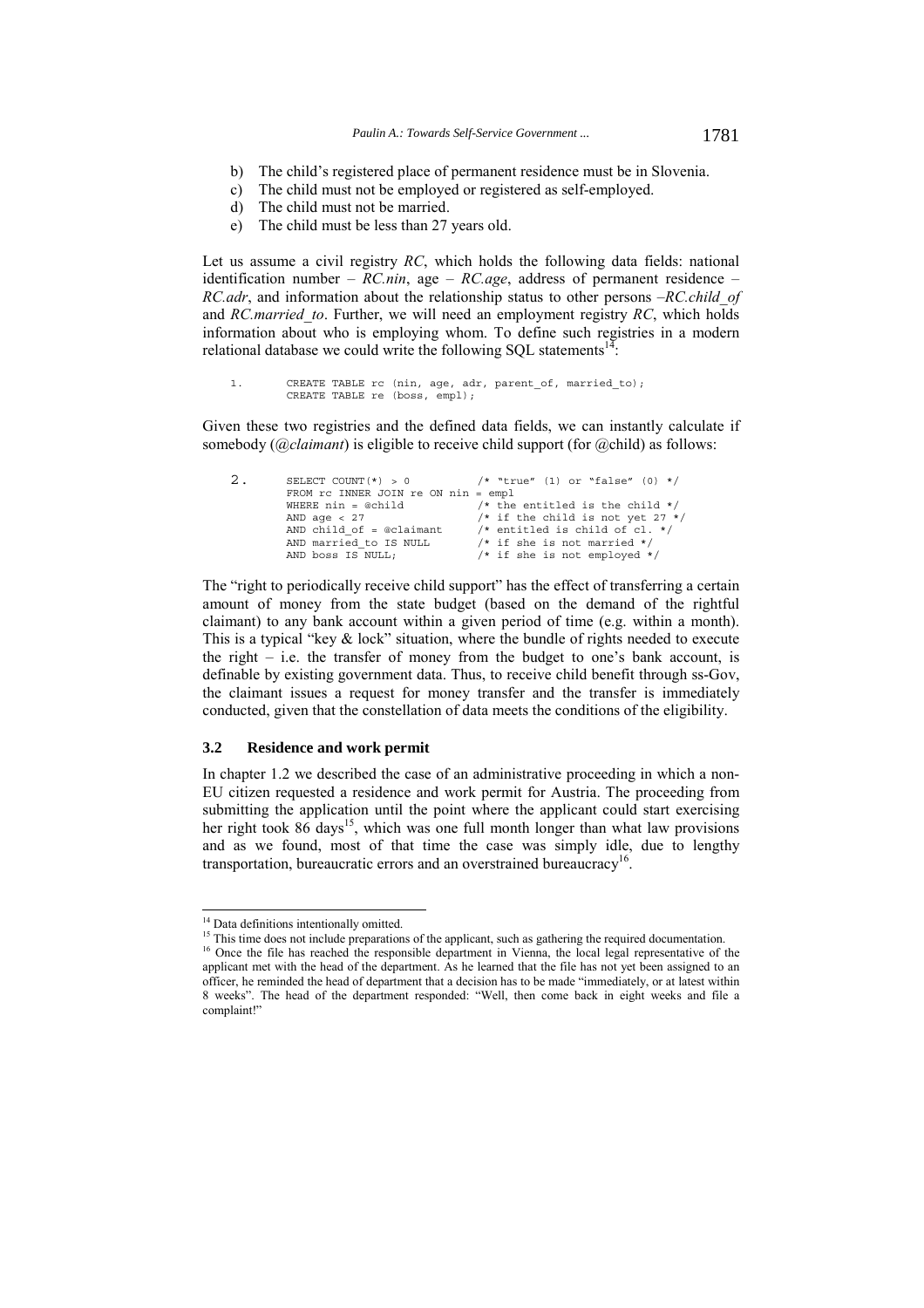

*Figure 2: The constellation of data required to receive a residence permit.* 

Here we shall examine whether it would be possible to determine the eligibility of foreigners to live and work in Austria through  $\text{ss-Gov}^{17}$ . While in the bureaucracy the objective of applying for a residence permit is to receive a *right* (which can be manifested in the form of a tangible token, in this case as an ID-card), in ss-Gov the eligibilities associated with such right derive from the required constellation of data, which can be ad-hoc verified any time necessary. For sake of comprehensibility, we analyse only the case as described earlier and do not deal with the full complexity of Austrian immigration law.

In the description of the case in chapter 1.2 we outlined the workflow of the administrative proceeding in which the file traverses three government agencies – the embassy, the responsible local administrative unit in Austria, and the employment service. The procedures are regulated primarily by two laws: the *Settlement and Residence Act* (NAG) and the *Employment of Foreign Nationals Act* (AuslBG). According to the NAG, the embassy receives the application (§21/I NAG) and after making sure that it is complete and correct  $(\& 22 \text{ NAG})$ , it delegates the file to the responsible local administrative unit, which immediately (§12d/II AuslBG) delegates the file to the employment service. The latter finally is responsible to decide whether or not the conditions for a residence and work permit are fulfilled.

Figure 2 depicts the requirements that need to be fulfilled for an applicant to be granted a residence and work permit, as in the case described. The applicant has to prove an assured accommodation, an assured job providing a certain minimum level

l

<sup>&</sup>lt;sup>17</sup> We deliberately ignore that foreigners might not have an a-priori right to receive a residence permission.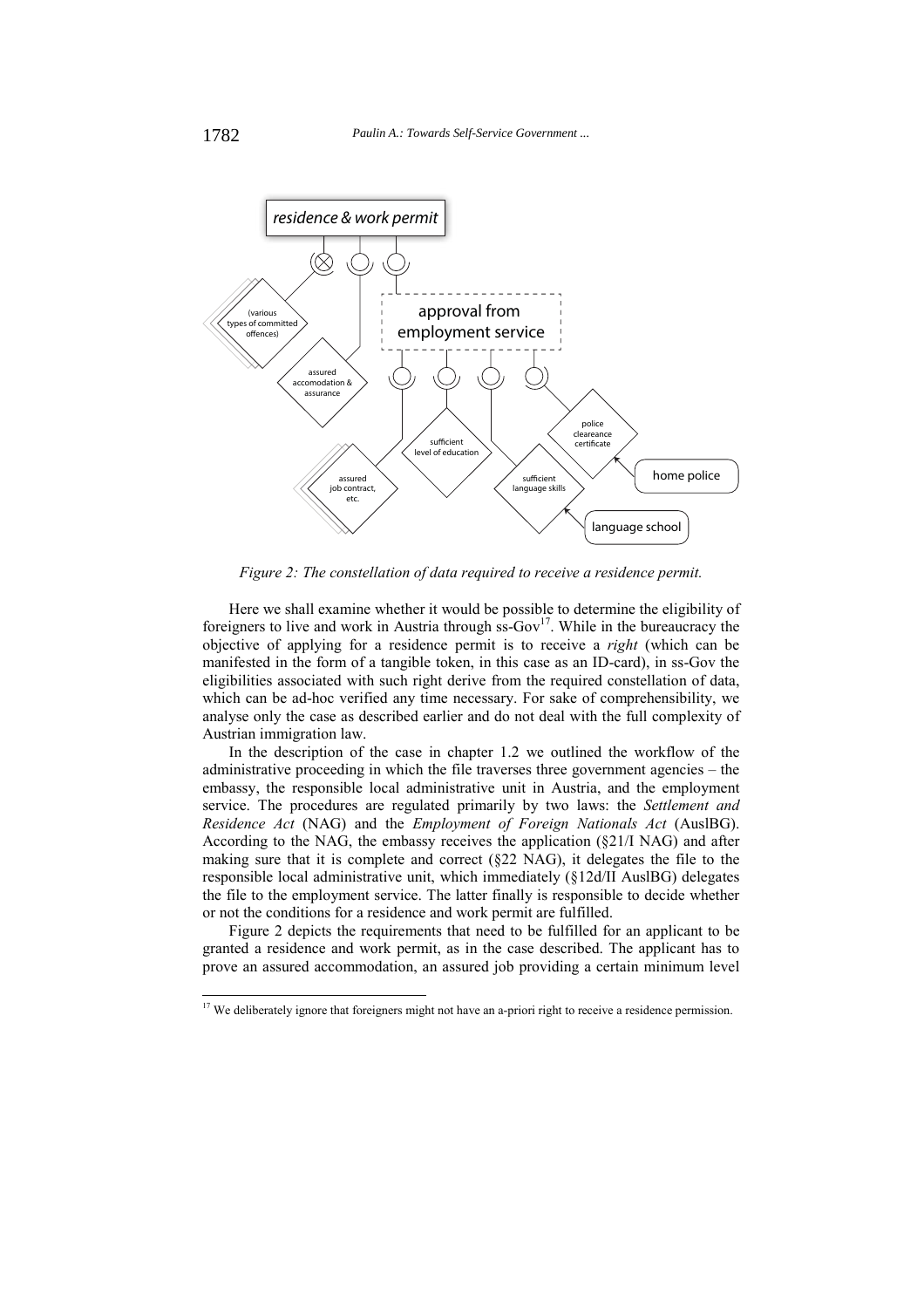of income, social insurance, high education, sufficient language skills, etc. All this is either data about existing legal relations in the addressed country, data generated by experts (proof regarding the language skills), or interlinkable data (the police clearance certificate) from foreign official sources.

Also in this case, tacit knowledge is not required in order to enable highlyqualified foreigners to live and work in Austria. The requirements can be easily mapped into an electronic realm and the eligibilities to work, live and cross the country borders could be thus determined based on the information provided by trustworthy sources.

In ss-Gov, the applicant would not require to initiate a procedure at the embassy, but instead would have to take care that the data required to provide all "keys" to open the "locks" for the residence and work permission are stored at the host country's government system. At the very instance once all data has been provided and valid, this person would be eligible to legally assume work, enter the country and register its address in the new city of choice.

## **4 Discussion**

Both scenarios evaluated in previous chapter show that bureaucratic agents can be excluded from the process of generating legal relations / property rights. Instead of depending on a state bureaucracy, subjects in ss-Gov obtain, change and dispose legal relations by making sure that the required constellation of data is stored within a state information system. The rules for writing and reading such data can be enforced through appropriate technical measures and must be themselves stored as data in such system, so as to be dynamically modifiable in the very same way as any other data.

SS-Gov thus results in a fully non-modifiable framework that handles read- and write-requests to the data it hosts according to the hosted rules. This framework can thus be regarded as a kind of "super-constitution" that defines the code of interaction between subjects and the state.

The scope of one's read/write access to the data would then depend on its Jellinekian legal status, which itself would be determinable from the very same data. Thus, an expert entering data into such system would be eligible to write-access based on the constellation of data that would define her as an eligible expert. Experts remain necessary and their role is to apply reasoning where tacit knowledge is required<sup>18</sup>. such as in resolving legal disputes, assessing students, or in various police activities.

Although feasible, ss-Gov bears certain implications that we discuss below.

## **4.1 Challenging current thinking**

l

From today's perspective, fully-featured ss-Gov is an idea for future generations rather than a model applicable to the modern society.

One reason is that ss-Gov implies a level of IT literacy which today is reached only by students of computer science and informatics or technology-oriented

<sup>&</sup>lt;sup>18</sup> Zuboff [Zuboff 1988] explored the history of automation and its limits and found that know-how can be transformed only to some extent. Certain skills – so-called *tacit knowledge*, cannot be transformed for automation at all, which is the reason why action-centred skills need to be learned through experience [Zuboff 1988, 186ff]; this applies e.g. to managers, teachers, salesmen, helicopter pilots, etc.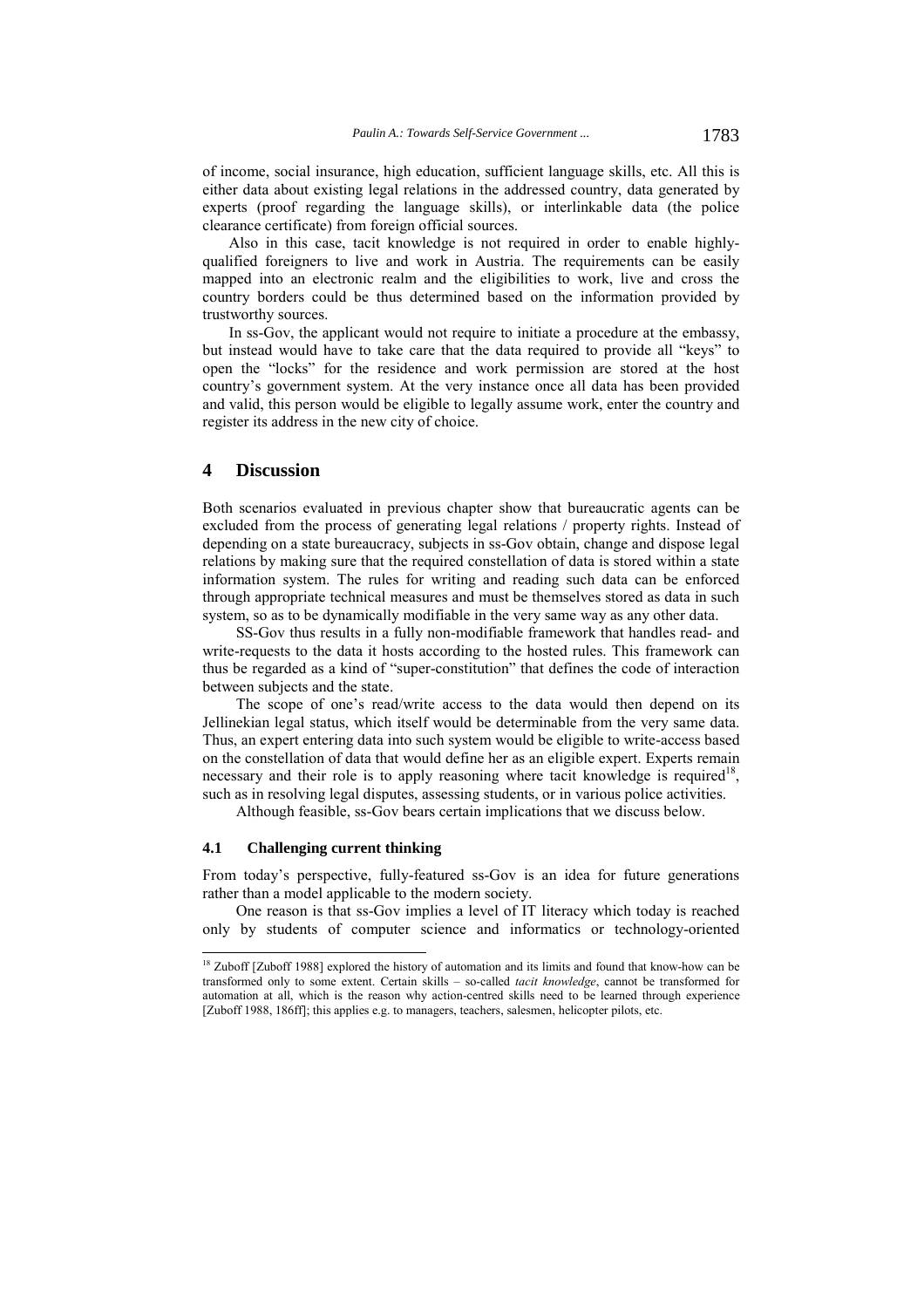vocational schools. The requirement for broad advanced IT literacy however could be easily circumvented by a layer of private service-providers who would mediate the interaction, similarly to Scribes in Ancient Egypt.

A second and probably much stronger reason why ss-Gov would not be applicable immediately is the existence of a strong bureaucratic culture, which was able to survive through centuries independently from changes in regimes or constitutions [Walter 2011, 23–8]. Thus, a significant part of the population earns a living as bureaucrats, as party politicians, or from work directly or indirectly created by bureaucracy and party politics – either legally or through corruption. But also the modern woman and man are so used to be governed by public officials, to apply for rights, to patiently wait for decrees and to complain to superior institutions, that it might be hard for them to consider alternatives. As applied ss-Gov might shift political decisions away from party politics to liquid democratic collaborative decision making, implications of this model might challenge its comprehensibility even further.

On the other hand, ss-Gov would introduce new dynamics to politics and economy, boost technology and science, and raise new social and legal challenges.

## **4.2 New intransparencies and discrimination through technology?**

SS-Gov implies that proper use of technology can prevent corruption, which is a claim that seems to contradict with the findings of e.g. Schelling (1980), who inter alia argued that technology increases opportunistic behaviour instead of preventing it, or the findings of Luhman [Luhman 1997], who theorized that the use of technology contributes to new intransparencies.

Luhman however bases on the assumption that the users of such technology are mere consumers without the ability to understand what is going on behind the scenes; our model on the other hand bases on the implied assumption of a general level of computer literacy much higher than it was the case in the time of Schelling and Luhman. If we assume that the main stakeholders are sufficiently literate to have good command of specific computer languages, ss-Gov would be a feasible vision of the future. The literacy barrier we are facing today in this regard is comparable to the literacy barrier humanity was facing each time a new writing system was introduced and enforced. If we assume that future generations could grow up learning programming languages like they are today learning foreign languages, mathematics and the general use of ICTs, we can assume that they will be able to understand and use regulations, restrictions and legal relations expressed in digital structures.

It goes without saying that technology may create confusion and thus intransparencies among its non-professional users, and it may be true also that a lay perception of technology increases the possibilities for professionals to take unfair advantage of such situation; however this does not mean that technology as such creates intransparencies or increases opportunistic behaviour. On the contrary – any *digital* system (in contrast to analogue systems) can be by definition fully understood and controlled. It is logical that the possibility to fully understand a system makes such system potentially fully transparent – provided, naturally, one's know-how to understand it.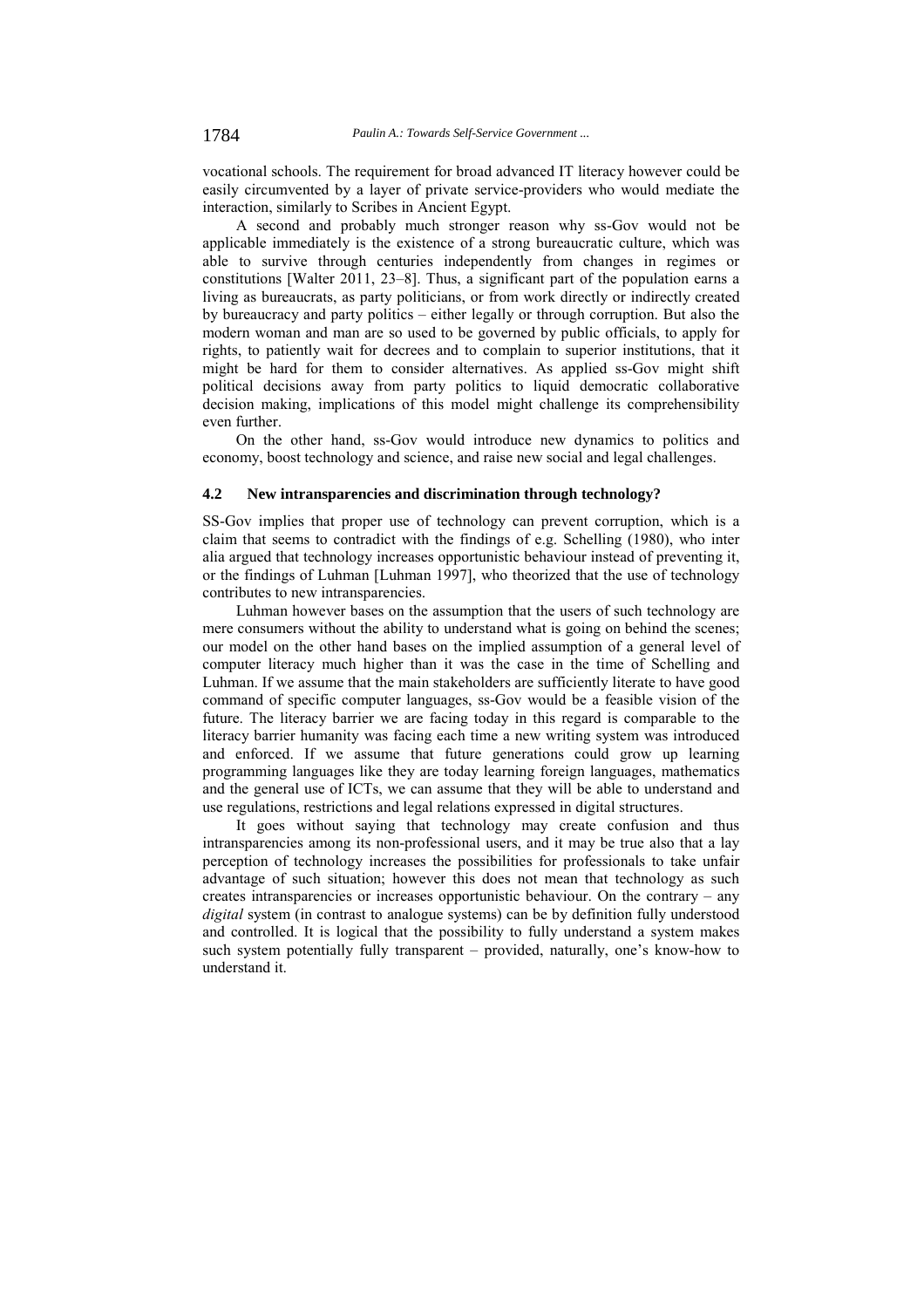### **4.3 New forms of corruption, security threats and a new form of state?**

The potential for corruption in the system-level-bureaucracy is a significant flaw of e-Gov, which our model tries to resolve. System-level-bureaucracies cannot prevent corruption, because the information systems which it requires, are designed as interpretations of rules and instructions they incorporate. These information systems incorporate rules, which are *modelled after*, but are not *identical* to the lawmaker's rules. It is inter alia this duality of rule-making competences that our proposed model aims to eliminate. We achieve this by proposing a solution which would allow the lawmaker (who can be even the nation as a whole) to describe rules in digital structures that can be directly used without any non-automated translations.

By merging the competences for rule- and system-design, we further resolve the issue of accountability  $-$  i.e. the question, how accountability can be provided for the functioning of software systems designed to automatize legal provisions and processes.

Aside from this however, ss-Gov bears a new quality of security threats. As it lays crucial focus on a single information system containing data essential to the functioning of its society, any interruption of this system or corruption of its data might have devastating consequences. In theory, ss-Gov assumes the role of the administrator with no possibility to manipulate with the data. In reality however, this might not be easily achieved and hence, potential for corruption through the administrators would remain.

On the other hand, already today global systems exist, that store data of a similar sensibility – one such system for instance is the SWIFT global banking network [Guldentops 1991] through which the majority of financial transactions worldwide is conducted. Also here, hypothetically, administrators who have access to the SWIFT databases, could misuse their power.

SS-Gov thus implies a significant shift in power away from bureaucracies to organizations that would host the ss-Gov systems. Again, this would be not a new phenomenon but rather a continuation of the trend laid down by global Internet players, such as ICANN, W3C, Google, Facebook, various telecommunication operators, etc. This opens the question of what consequences such power might imply – would the administrators eventually become greedy and misuse their monopoly? Would they compete by providing better services? Or would it be possible to provide ss-Gov through a decentralized or peer-to-peer network in order to prevent monopolies to emerge in first place?

## **5 Conclusion and outlook**

In this article we described Self-Service Government (ss-Gov), a model how societies can govern themselves without requiring a bureaucracy as middle management. We argued that bureaucracies due to corruption, which is an ever-present and necessary part of that system, create higher and higher transaction costs, which increasingly burden the governed subjects through taxation and injustice. We argued that egovernment tools and systems, which aid established bureaucracies by automatizing existing processes cannot sustainably improve bureaucracies, as they introduce novel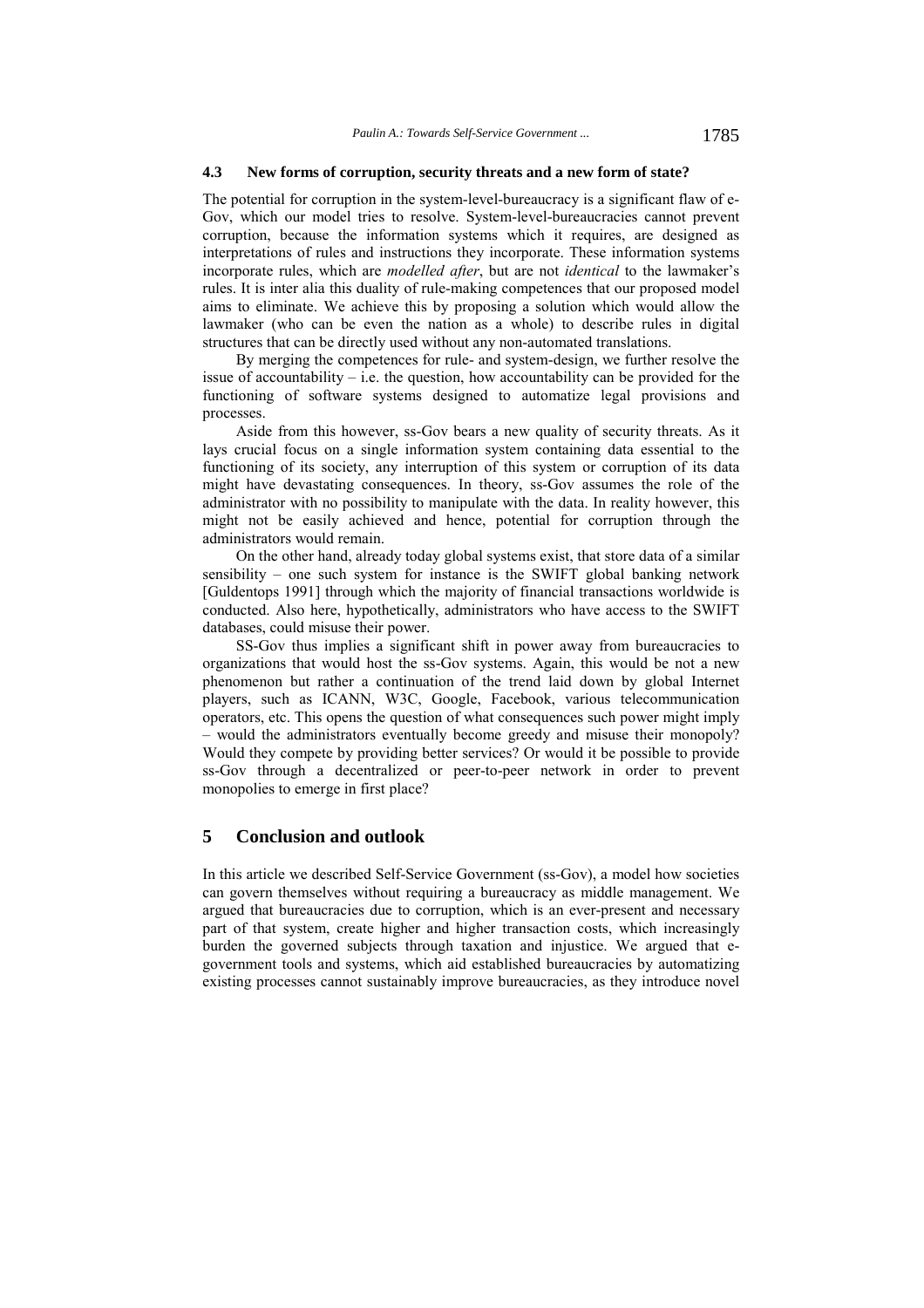forms of corruption, break core legal principles, and require high maintenance costs as soon as the law changes.

We had a look on research of massive multiplayer online role-playing games (MMORPGs), who have strong resemblances to real world economies and found that they are governed by information systems that base on the same principles as ss-Gov. In real-world societies however, unlike in MMORPGs, the governing rules are created and modified through collaborative decision making, hence for ss-Gov we had to take this aspect into consideration.

The core of ss-Gov is an information system administered by the sovereign, which stores data about facts, from which legal relations and legal statuses of the governed subjects can be calculated using set theory. This data is entered by subjects themselves, provided that they have the necessary eligibilities for write-access to the system. We argued that through such mathematical approach one's eligibilities in a certain context can be calculated ad-hoc, which levitates the need to explicitly define rights through bureaucratic administrative proceedings.

We demonstrated that governing can be abstracted to reasoning based on constellations of data stored in a governmental data network, which entitle people to do actions and enjoy rights. Such constellation-based government is superior to service-based government, as it is agnostic to changes in the surrounding legal context, because the dimensions of legal relations are a result of information available to the government.

By evaluating the model based on real-world scenarios, we found that ss-Gov is conceptually feasible, although it bears significant challenges if it had to be introduced into the modern Western society. For the evaluation however we deliberatively omitted technical aspects and potential problems related to them.

A technical proof-of-concept of the presented model is subject to our still ongoing research and will be presented to the research community later.

Aside from this, many new research questions arise that need to be handled in the future. For example, it needs to be clarified how to enact and modify legal rules through collaborative decision making (such as voting, or liquid democracy), how to incorporate versioning/history of the stored data, which technologies and conventions to choose for structuring and communicating data, how to ensure fair non-repudiation of message exchange, how to sustainably incorporate identity, how to ensure system and data integrity, etc.

## **Acknowledgements**

Acknowledge to the European funded Project UNITE (FP7 248583), namely its secondment programme coordinated by UNINOVA-GRIS, that supported the development of various ideas and concepts presented in this paper.

The author would like to thank Prof Ivan Aničin, Dr Albert Esterline and Dr Dubravka Cecez-Kecmanovic for their relevant hints, Prof Tatjana Welzer and Dr Uroš Pinterič for their support and Sahar Sahebdivan for her input. The author is further deeply obliged to the numerous anonymous reviewers of this work who provided criticism and literature suggestions that significantly improved its quality.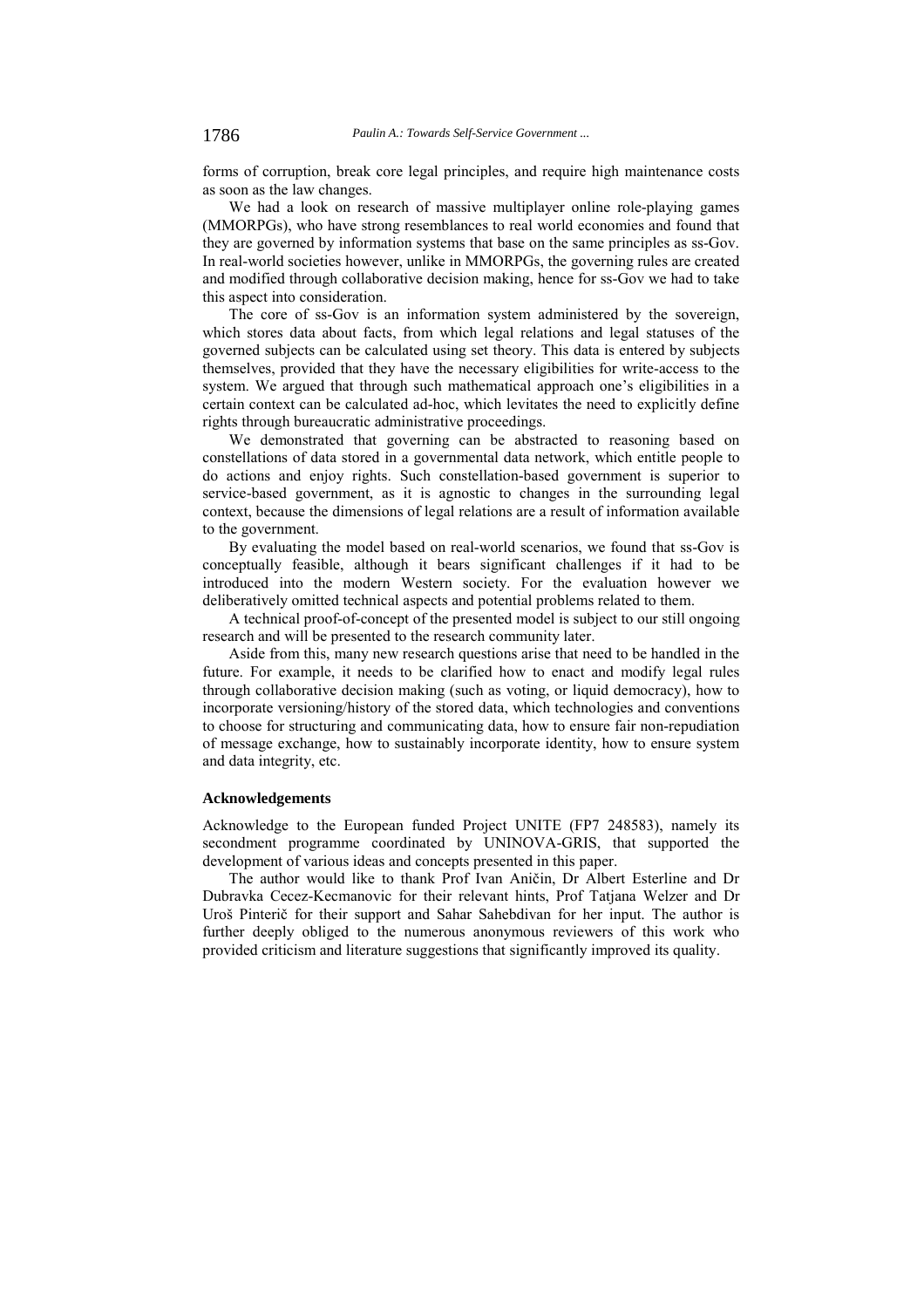## **References**

[Adams 1993] Adams, C.: "For Good and Evil: The Impact of Taxes on the Course of Civilization"; Madison Books, London / New York (1993).

[Al-Sebie and Irani 2003] Al-Sebie, M., Irani, Z.: "E-government: Defining Boundaries and Lifecycle Maturity"; Proc. 3rd European Conference on e-Government, MCIL Trinity College, Dublin (2003).

[Banfield 1975] Banfield, E.C.: "Corruption as a Feature of Governmental Organization"; The Journal of Law and Economics, 18, 3 (1975), 587–605.

[Bauböck 2010] Bauböck, R.: "Studying Citizenship Constellations"; Journal of Ethnic and Migration Studies, 36, 5 (2010), 847–859.

[Benson and Baden 1985] Benson, B.L., Baden, J.: "The Political Economy of Governmental Corruption: The Logic of Underground Government"; The Journal of Legal Studies, 14, 2 (1985), 391–410.

[Berčič 2006] Berčič, B.: "Modeliranje delno strukturiranih odločitvenih situacij na podlagi modela normativnih aktov"; University of Ljubljana, Ljubljana (2006).

[Berlit and Wegewitz 2008] Berlit, S., Wegewitz, T.: "Mythos 'Bundestrojaner'"; Proc. 1. Workshop IT-Sicherheitsmanagement, HTW Berlin, Berlin (2008).

[Bevir 2009] Bevir, M.: "Key Concepts in Governance"; SAGE, Los Angeles / London (2009).

[Bezeljak 2009] Bezeljak, T.: "Elektronsko poslovanje v sodnih postopkih zaradi insolventnosti"; Z inteligentnimi sistemi do strateške prednosti, Slovensko Društvo Informatika, Portorož / Ljubljana (2009).

[Biegel 2003] Biegel, S.: "Beyond Our Control?: Confronting the Limits of Our Legal System in the Age of Cyberspace"; MIT Press, Boston (2003).

[Bovens and Zouridis 2002] Bovens, M, Zouridis S.: "From Street‐Level to System‐Level Bureaucracies: How Information and Communication Technology Is Transforming Administrative Discretion and Constitutional Control"; Public Administration Review, 62, 2 (2002), 174–184.

[Boyle 1993] Boyle, J.: "Legal Realism and the Social Contract: Fuller's Public Jurisprudence of Form Private Jurisprudence of Substance"; Cornell L. Rev. 78 (1993), 371-400.

[Breton and Wintrobe 1979] Breton, A., Wintrobe, R.: "Bureaucracy and State Intervention: Parkinson's Law?"; Canadian Public Administration/Administration Publique Du Canada, 22, 2 (1979), 208–226.

[Bryan and Locke 1967] Bryan, J.F., Locke, E.A.: "Parkinson's Law as a Goal-setting Phenomenon"; Organizational Behavior and Human Performance, 2, 3 (1967).

[Celino et al. 2010] Celino, I., Cerizza, D., Cesarini, M., Della Valle, E., De Paoli, F., Estublier, J., Fugini, M.G.: "SEEMP: A Networked Marketplace for Employment Services"; Semantic Technologies for E-Government, Springer, Heidelberg (2010).

[Cerar 1996] Cerar, M.: "Večrazsežnost človekovih pravic in dolžnosti"; Znanstveno in publicistično središče, Ljubljana (1996).

[Colombatto 2003] Colombatto, E.: "Why Is Corruption Tolerated?"; The Review of Austrian Economics, 16, 4 (2003), 363–379.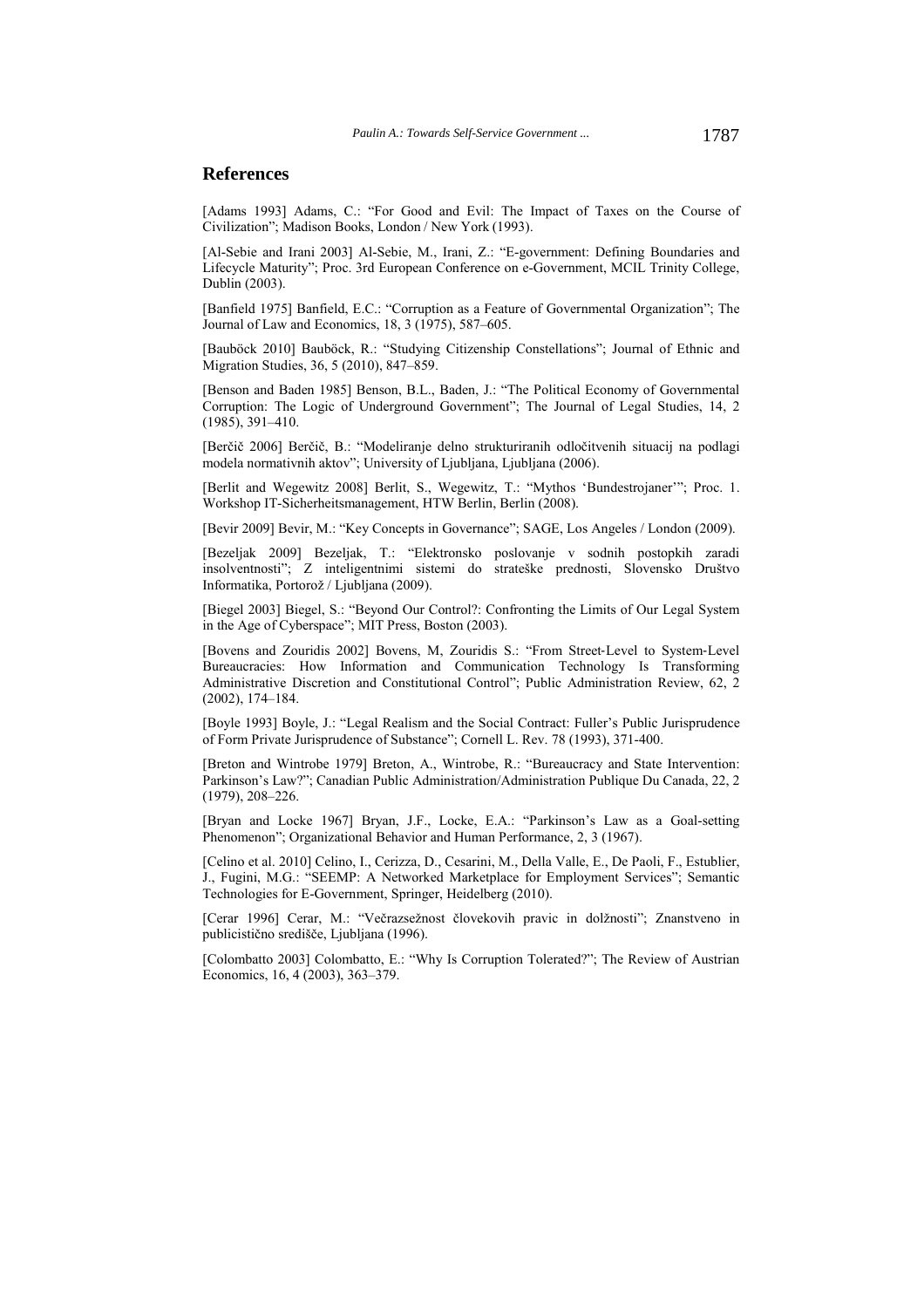[Cordella 2007] Cordella, A.: "E-government: Towards the E-bureaucratic Form?"; Journal of Information Technology, 22, 3 (2007), 265–274.

[Cordella and Iannacci 2010] Cordella, A., Iannacci, F.: "Information Systems in the Public Sector: The e-Government Enactment Framework"; The Journal of Strategic Information Systems, 19, 1 (2010), 52–66.

[Dunleavy et al. 2006] Dunleavy, P., Margetts, H., Bastow, S., Tinkler, J.: "New Public Management Is Dead—Long Live Digital-Era Governance"; Journal of Public Administration Research and Theory, 16, 3 (2006), 467–494.

[Fenwick et al. 2008] Fenwick, W., Erin J., Stimac J.: "The Necessity of Egovernment"; Santa Clara Computer & High Technology Law Journal, 25, 427 (2008).

[Ford 2002] Ford, B.: "Delegative Democracy"; http://www.brynosaurus.com (2002). http://www.brynosaurus.com/log/2002/0515-DelegativeDemocracy.pdf

[Friend 2004] Friend, C.: "Social Contract Theory"; Internet Encyclopedia of Philosophy (2004). http://www.iep.utm.edu/soc-cont/

[Gerhardt 1890] Gerhardt, C. J.: "Die Philosophischen Schriften von Gottfried Wilhelm Leibniz"; Weidmannsche Buchhandlung (1890).

[Gomber et al. 2011] Gomber, P., Arndt B., Lutat, M., Uhle, T.E.: "High-Frequency Trading"; SSRN Electronic Journal (2011). DOI:10.2139/ssrn.1858626.

[Greenwald and MacAskil 2013] Greenwald, G., MacAskil, E.: "NSA Prism Program Taps in to User Data of Apple, Google and Others"; The Guardian, June 7 (2013). http://www.guardian.co.uk/world/2013/jun/06/us-tech-giants-nsa-data.

[Guldentrops 1991] Guldentops, E.: "Security and Control in Electronic Funds Transfer: The Swift Case"; EDPACS, 18, 10 (1991), 1–11. DOI:10.1080/07366989109451237.

[Hevner et al. 2004] Hevner, A.R., March, S.T., Park, J., Ram., S.: "Design Science in Information Systems Research"; Management Information Systems Quarterly, 28, 1 (2004).

[Hobbes 1651] Hobbes, T.: "Leviathan"; (1651)

[Hohfeld 1923] Hohfeld, W.N.: "Fundamental Legal Conceptions as Applied in Judicial Reasoning: And Other Legal Essays"; Yale University Press, (1923).

[Horvat 2011] Horvat, S.: "Centralni Register Prebivalcev ČG in Njegovo Upravljanje Na Podlagi Upravnih Postopkov"; Nove razmere in priložnosti v informatiki kot posledica družbenih sprememb, Slovensko društvo informatika, Portorož / Ljubljana (2011).

[Horwitz 1982] Horwitz, M.J.: "The History of the Public/Private Distinction"; University of Pennsylvania Law Review, 130, 6 (1982), 1423–1428. DOI:10.2307/3311976.

[Irani et al. 2006] Irani, Z., Al-Sebie, M., Elliman, T.: "Transaction Stage of e-Government Systems: Identification of Its Location and Importance"; Proc. 39th Annual Hawaii International Conference on System Sciences, IEEE (2006). DOI:10.1109/HICSS.2006.507.

[Jellinek 1905] Jellinek, G.: "System Der Subjektiven Öffentlichen Rechte"; JCB Mohr, (1905)

[Jerovšek 2000] Jerovšek, T.: "Uvod"; Zakon o Splošnem Upravnem Postopku z Uvodnimi Pojasnili Toneta Jerovška in s Stvarnim Kazalom, Uradni list RS, Ljubljana (2000).

[Johnson 2007] Johnson, D.R.: "Reflections on the Bundle of Rights"; Vermont Law Review, 32 (2007).

[Kersten 2000] Kersten, J.: "Georg Jellinek Und Die Klassische Staatslehre"; Mohr Siebeck, (2000).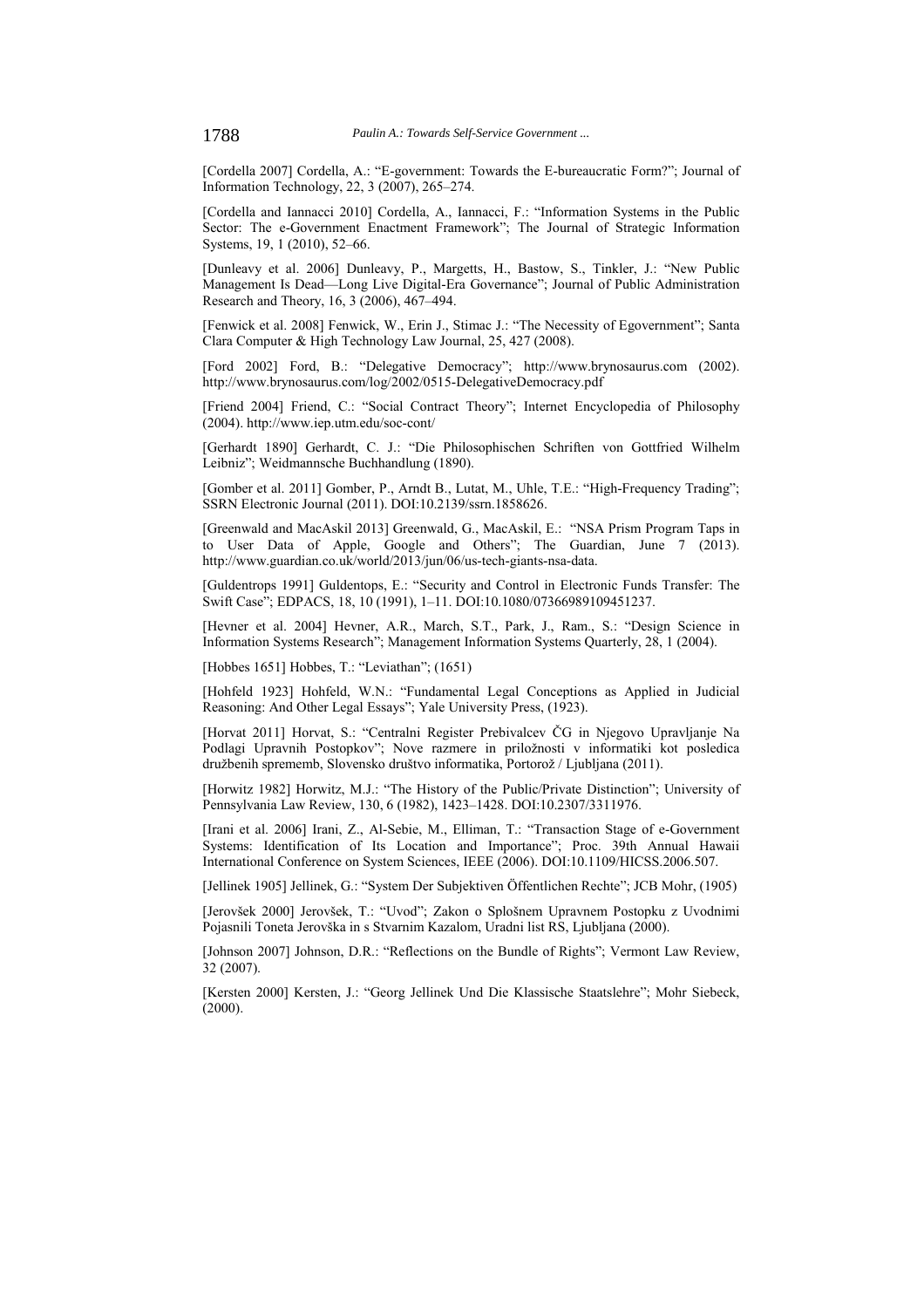[Kettl 2008] Kettl, D.F.: "The Next Government of the United States: Why Our Institutions Fail Us and How to Fix Them"; W. W. Norton & Company, (2008).

[Klischewski and Ukena 2010] Klischewski, R, Ukena, S.: "E-Government Goes Semantic Web: How Administrations Can Transform Their Information Processes"; Semantic Technologies for E-Government, 99–125, Springer, (2010).

[Köchli 2006] Köchli, U.: "Nepoten, Pfründen Und Klienten"; Nützliche Netzwerke Und Korrupte Seilschaften, Vandenhoeck & Ruprecht, (2006).

[Kolar 2009] Kolar, D.: "E-subvencije in javna naročila"; In Z inteligentnimi sistemi do strateške prednosti, Slovensko društvo Informatika, Portorož / Ljubljana (2009).

[Kos and Zorman 2009] Kos, U., Zorman, M.: "Ključni faktorji za uspeh IT projekta praktične izkušnje ob uspešni prenovi aplikacije CRPsi"; In Z inteligentnimi sistemi do strateške prednosti, Slovensko društvo Informatika, Portorož / Ljubljana (2009).

[Kowalski 1992] Kowalski, R.: "Legislation as Logic Programs"; Logic Programming in Action, Lecture Notes in Computer Science, 636 (1992), 203–230. DOI:10.1007/3-540-55930- 2\_15.

[Kubicek 2011] Kubicek, H.: "Akzeptanzprobleme Sicherer Elektronischer Identitäten"; Datenschutz Und Datensicherheit – DuD, 35, 1 (2011). DOI:10.1007/s11623-011-0012-3.

[Lastowka and Hunter 2004] Lastowka, F.G., Hunter, D.: "The Laws of the Virtual Worlds"; California Law Review, 92, 1 (2004).

[Lazarev 2005] Lazarev, N.: "Hohfeld's Analysis of Rights: An Essential Approach to a Conceptual and Practical Understanding of the Nature of Rights"; Murdoch University Electronic Journal of Law, 12 (2005).

[Leben and Vintar 2003] Leben, A., Vintar, M.: "Life-Event Approach: Comparison Between Countries"; In Electronic Government, edited by Traunmüller R., Springer, Berlin / Heidelberg (2003), 434–437.

[Lenarčič 2009] Lenarčič, S.: "Prenova sistema MFERAC"; In Z inteligentnimi sistemi do strateške prednosti, Slovensko društvo Informatika, Portorož / Ljubljana (2009).

[Lesjak and Jagodnik 2009] Lesjak, B., Jagodnik, G.: "Pravne informacijske storitve in eposlovanje"; In Z inteligentnimi sistemi do strateške prednosti, Slovensko društvo Informatika, Portorož / Ljubljana (2009).

[Lessig 1999] Lessig, L.: "The Law of the Horse: What Cyberlaw Might Teach"; Harvard Law Review, 113, 2 (1999), 501–549. DOI:10.2307/1342331.

[Lessig 2006] Lessig L.: "Code 2.0"; Basic Books, New York (2006).

[Locke 1689] Locke, J.: "Two Treatises of Government"; Awnsham Churchill (1689).

[Lorenz 1963] Lorenz, E.N.: "Deterministic Nonperiodic Flow"; Journal of the Atmospheric Sciences, 20, 2 (1963), 130–141.

[Luhmann 1997] Luhmann, Niklas: "The Control of Intransparency"; Systems Research and Behavioral Science, 14, 6 (1997), 359–371.

[Lundblad 2007] Lundblad, N.: "e-Exclusion and Bot Rights: Legal Aspects of the Robots Exclusion Standard for Public Agencies and Other Public Sector Bodies with Swedish Examples"; First Monday, 12, 8 (2007).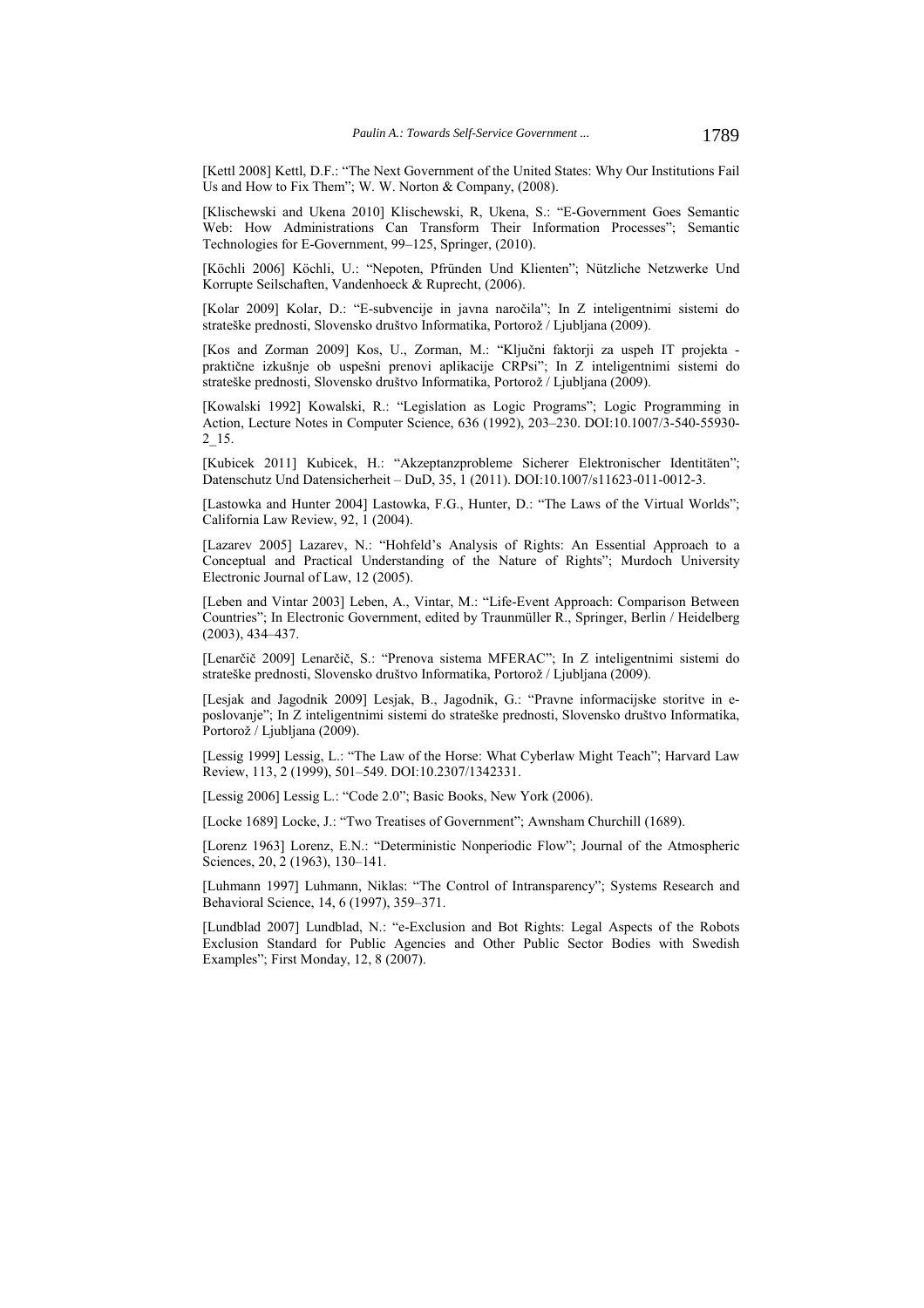[Mambrey and Dörr 2011] Mambrey, P., Dörr, R.: "Local Government and Social Networking Technologies in Germany: The Example of Twitter"; In Proceedings of the International Conference for E-Democracy and Open Government, Donau-Universität, Krems (2011).

[Marche and McNiven 2003] Marche, S., McNiven, J.D.: "E-Government and E-Governance: The Future Isn't What It Used To Be"; Canadian Journal of Administrative Sciences/Revue Canadienne Des Sciences de l'Administration, 20, 1 (2003), 74–86.

[Mayer-Schönberger 2008] Mayer-Schönberger, V.: "Demystifying Lessig"; Wisconsin Law Review, 713 (2008).

[Naraks and Golob 2009] Naraks, A, Golob, A.: "Informacijska podpora za učinkovito izvajanje nalog Tržnega inšpektorata Republike Slovenije"; In Z inteligentnimi sistemi do strateške prednosti, Slovensko društvo Informatika, Portorož / Ljubljana (2009).

[News.at 2008] News.at.: "Kinder Vom Wiener Stuwerviertel: Baby-Strich Gewinnt in Sperrbezirk Überhand"; NEWS, November 28 (2008).

http://www.news.at/articles/0848/10/226826/kinder-wiener-stuwerviertel-baby-strichsperrbezirk-ueberhand.

[O'Reilly 2011] O'Reilly, T.: "Government as a Platform"; In Innovations: Technology, Governance, Globalization, 6, 1 (2011), 13–40. DOI:10.1162/INOV\_a\_00056.

[Osborne and Gaebler 1992] Osborne, D., Gaebler, T.: "Reinventing Government: How the Entrepreneurial Spirit Is Transforming Government"; Reading Mass. Adison Wesley Public Comp., (1992).

[Parkinson 1955] Parkinson, C.N.: "Parkinson's Law"; The Economist, (1955). http://www.economist.com/node/14116121?story\_id=14116121.

[Paulin 2010a] Paulin, A.: "Slovenia 404 - On the e-Readiness of Modern Public Administration"; Proc. International Conference on Information Society and Information Technologies, Faculty of Information Studies, Dolenjske Toplice, 2010.

[Paulin 2010b] Paulin, A.: "Župa-Grassroots e-Democracy Revolution on the Web"; Proc. International Conference on E-Democracy, Equity and Social Justice, IADIS Press, New York (2010).

http://apaulin.com/research/2010/edem10-zhupa.

[Paulin 2011a] Paulin, A.: "Triglav - arhitektura za zakonito, trajnostno in agilno e-upravo"; http://apaulin.com, Ročevnica (2011).

http://apaulin.com/research/2011/triglav.pdf.

[Paulin 2011b] Paulin, A.: "Towards the Foundation for Read-Write Governance of Civilizations"; Advances in Intelligent and Soft Computing, 101, Springer, Berlin / Heidelberg (2011). http://apaulin.com/research/2011/s3t-rwgov.

[Paulin 2012] Paulin, A.: "Status and Outlook on Electronic Identity in Europe: The Case of Austria"; Proc. IFIP EGOV 201, Schriftenreihe Informatik, Trauner, Kristiansand / Linz (2012). http://research.apaulin.com/research/2012/egov2012-eid.

[Paulin and Welzer 2012] Paulin, A., Welzer, T.: "A Universal System for Fair Non-Repudiable Certified e-Mail Without a Trusted Third Party"; Computers & Security. DOI:10.1016/j.cose.2012.11.006.

[Pinterič 2010] Pinterič, U.: "Development of E-Government Services for Citizens in Slovenia"; Eastern European Economics, 48 (2010), 88–98. DOI:10.2753/EEE0012- 8775480305.